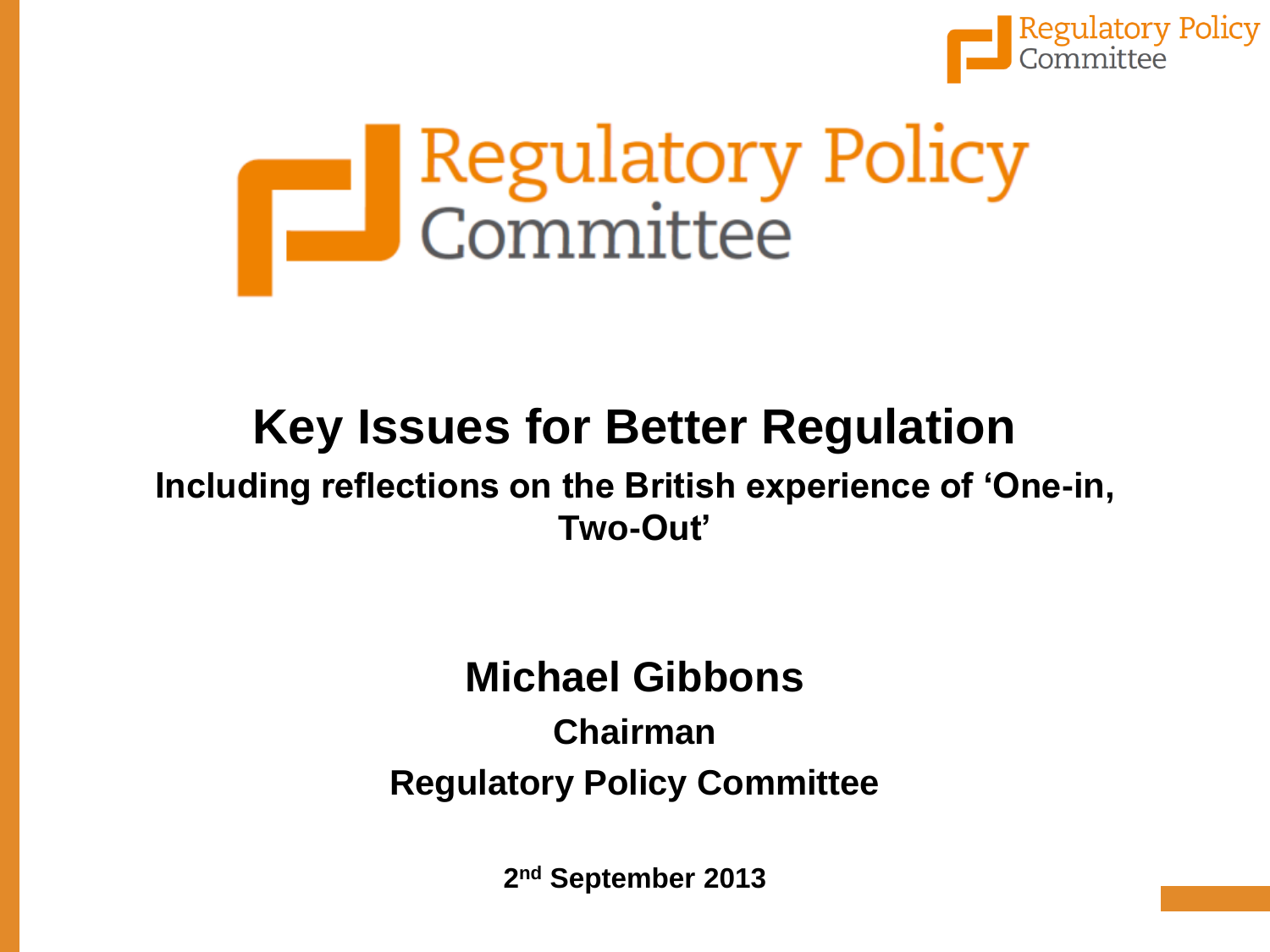

# **UK's Better Regulation Programme**

• Priorities: less regulation, better regulation, and regulation as a last resort

*"I want us to be the first government in modern history to leave office having reduced the overall burden of regulation, rather than increasing it."*



Prime Minister David Cameron's letter to all Cabinet Ministers 6 April 2011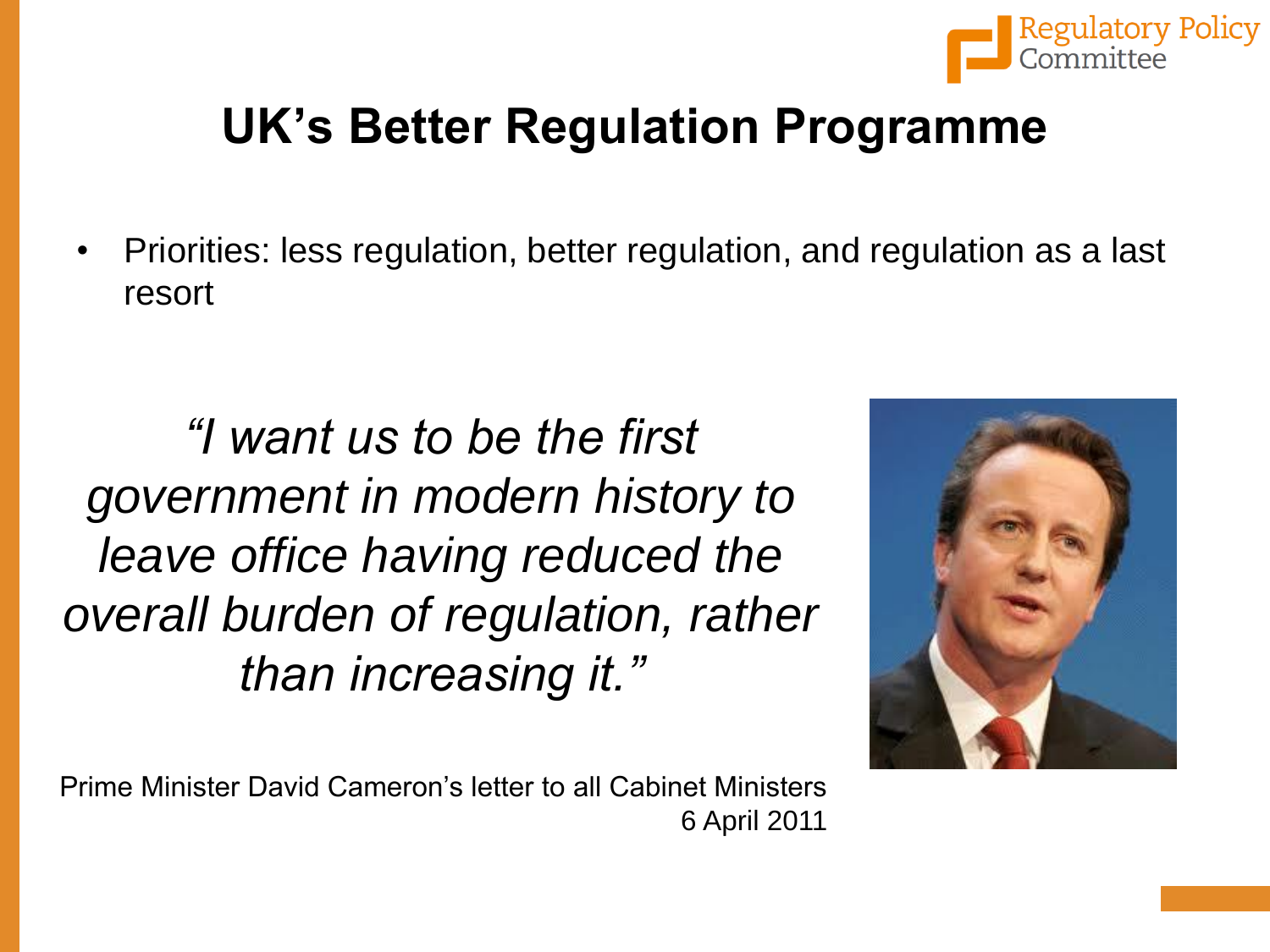# **UK Better Regulation Programme**

### • **Managing domestic regulation**

- 'One-in, Two-out' rule for all new legislation
- Red Tape challenge to review stock of existing legislation
- Focus on Enforcement

## • **Managing EU regulation**

– Working with other Member States to call for EU level efforts to reduce regulatory burden





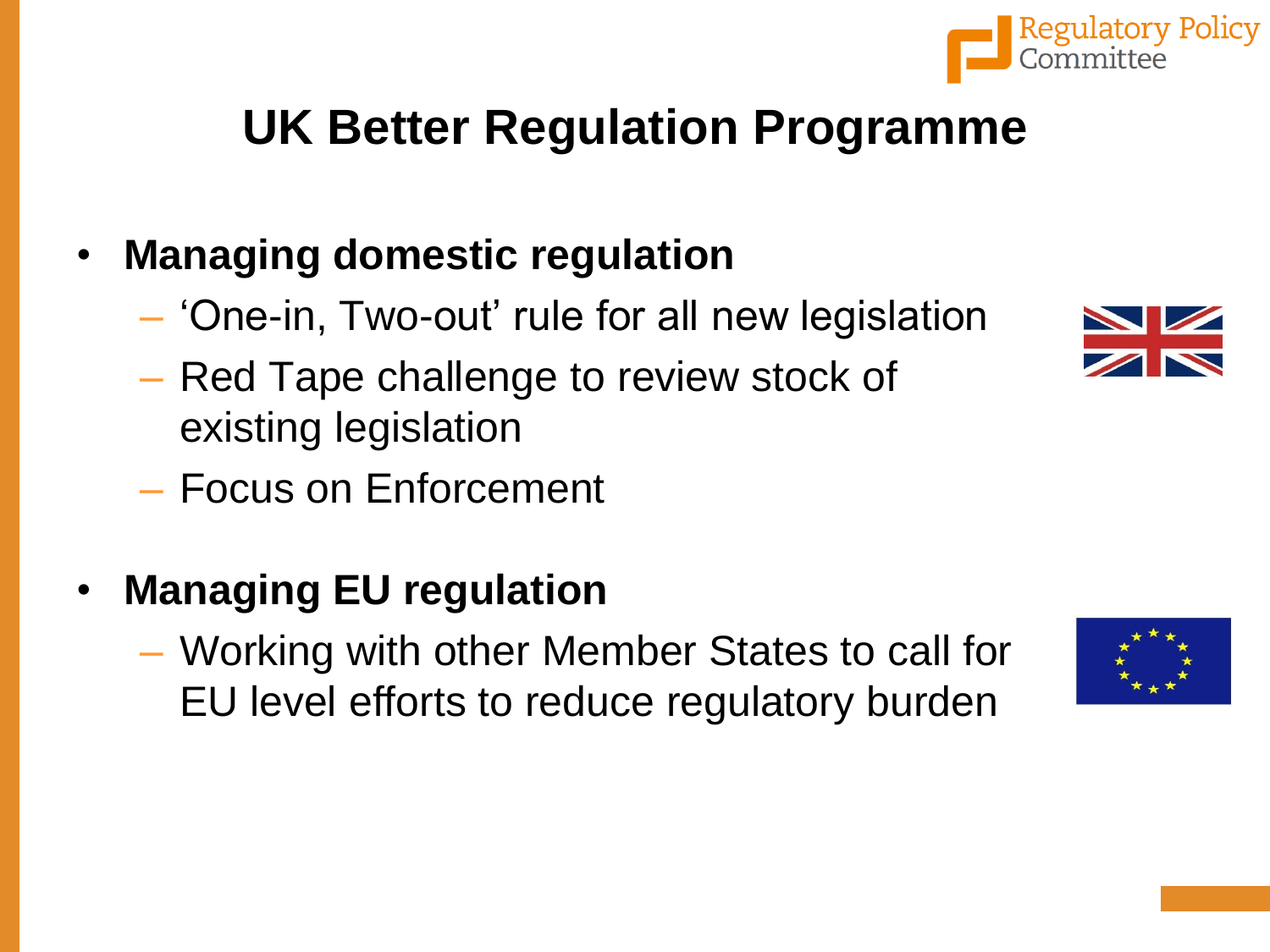

# **The Coalition Agreement**

- *"We will cut red tape by introducing a 'one-in, one-out\*' rule whereby no new regulation is brought in without other regulation being cut by a greater amount.*
- *We will end the culture of 'tick-box' regulation, and instead target inspections on high-risk organisations through coregulation and improving professional standards.*
- *We will impose 'sunset clauses' on regulations and regulators to ensure that the need for each regulation is regularly reviewed.*
- *We will end the so-called 'gold-plating' of EU rules, so that British businesses are not disadvantaged relative to their European competitors."*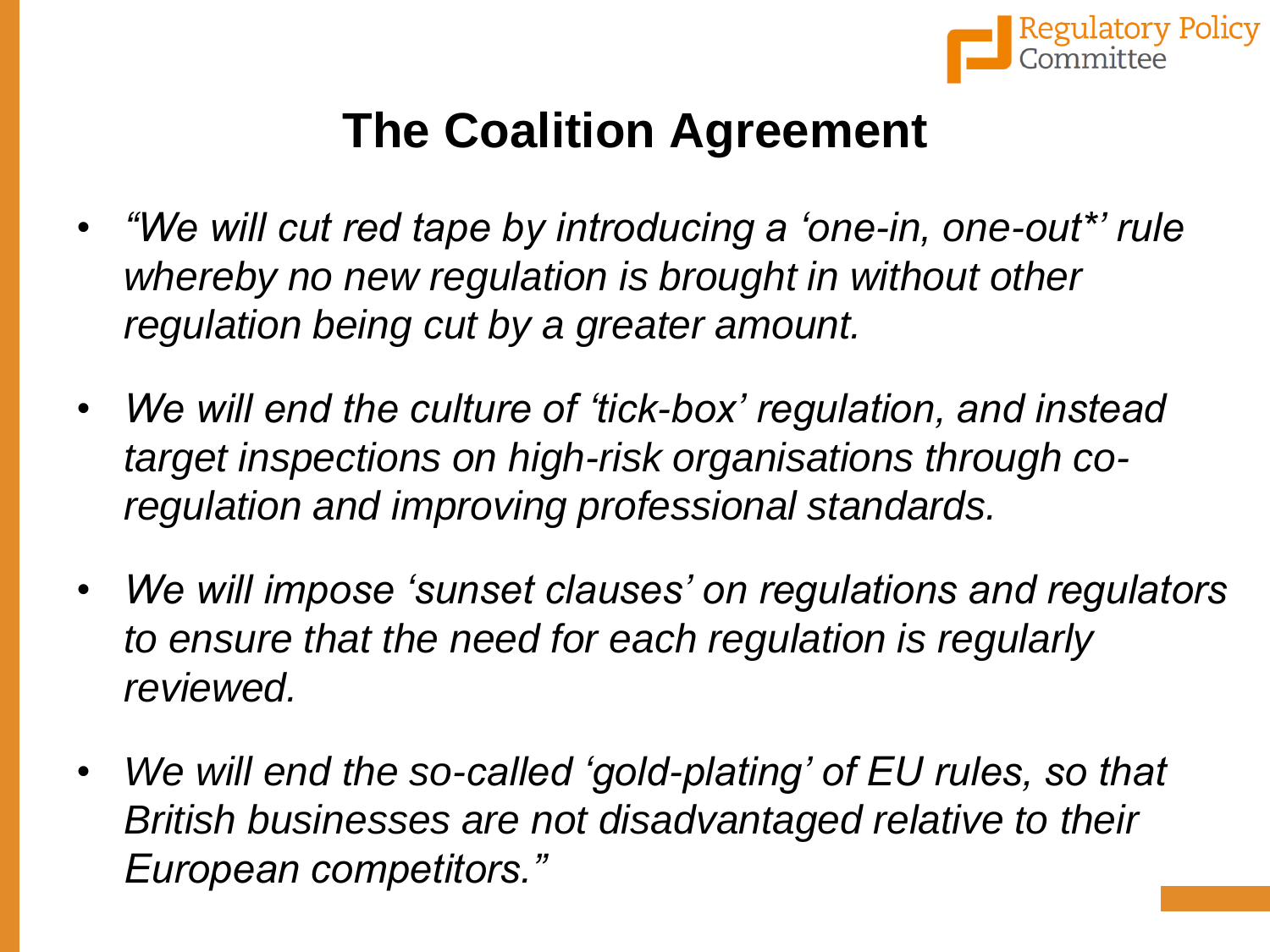

# **Principles of Better Regulation**

- The government will regulate to achieve its policy objectives only:
	- when it has demonstrated that satisfactory outcomes cannot be achieved by non-regulatory approaches
	- where analysis of the costs and benefits demonstrates that the regulatory approach is superior by a clear margin to alternative, self-regulatory or non-regulatory approaches
	- where the regulation and the enforcement framework can be implemented in a fashion which is demonstrably *proportionate*; *accountable*; *consistent*; *transparent* and *targeted*
- There will be a general presumption that regulation should not impose costs and obligations on business, social enterprises, individuals and community groups unless a robust and compelling case has been made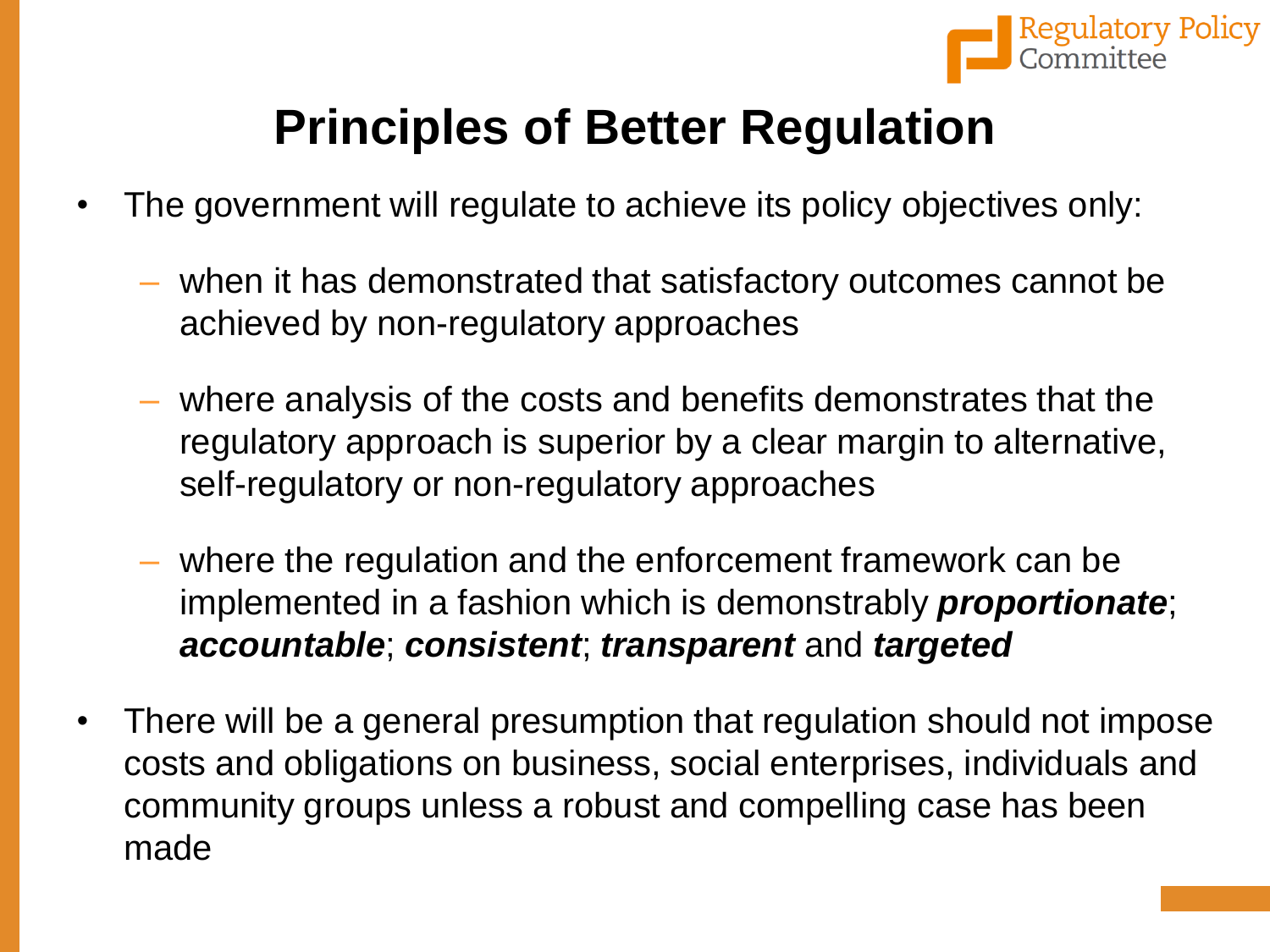

# Regulatory Policy

# **The Role of the Regulatory Policy Committee**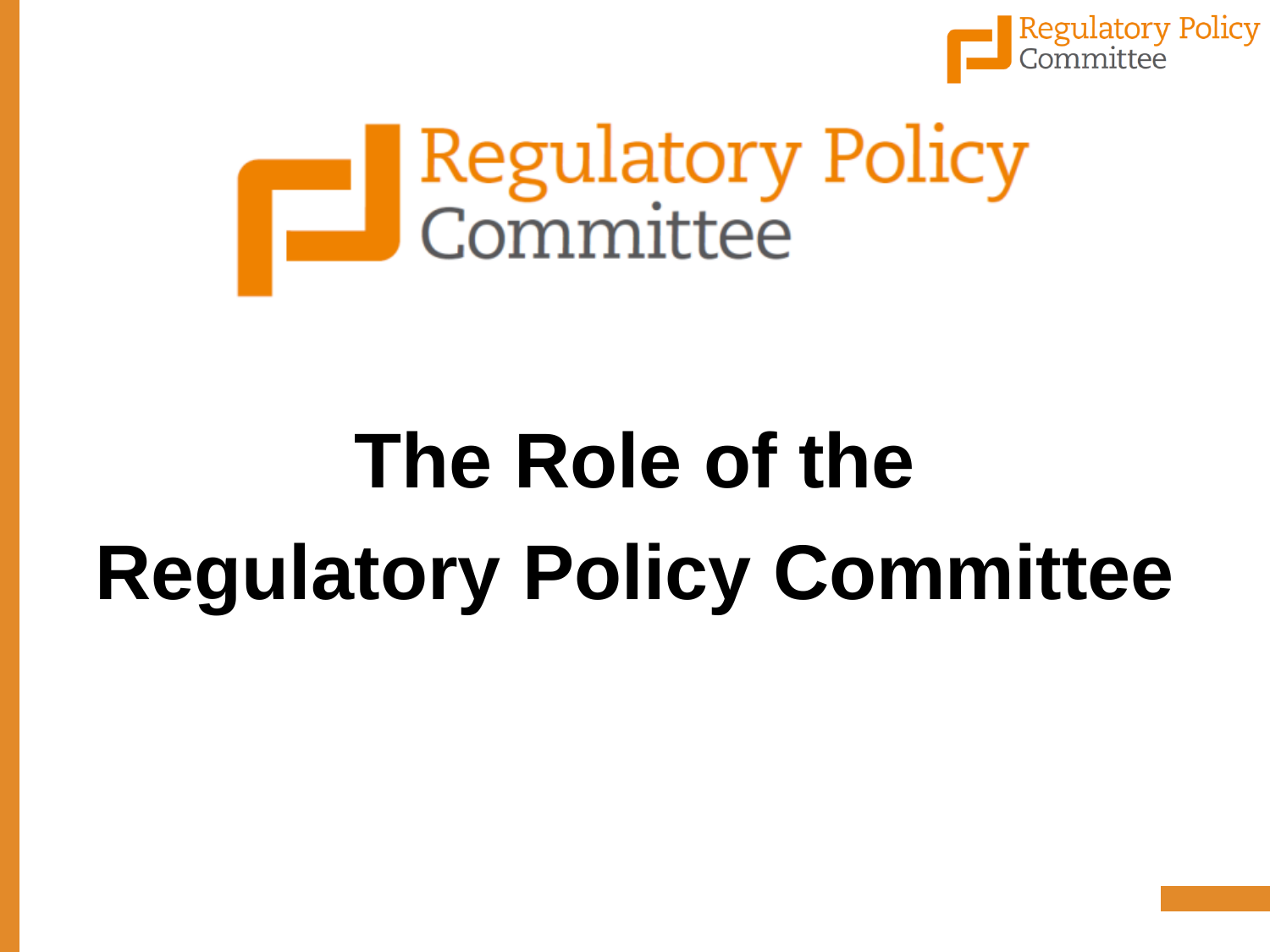

# **The Regulatory Policy Committee (RPC)**

- An independent advisory body providing external scrutiny on the quality of evidence for government regulatory proposals
- **Eight Committee members:** 
	- Michael Gibbons, Chair
	- Sarah Veale
	- Martin Traynor
	- David Parker
	- Jeremy Mayhew
	- Alex Ehmann
	- Ian Peters
	- Ken Warwick

Energy Sector, Business

Trades Union Congress, Union Group British Chambers of Commerce, Business Group Academic, Professor of Economics Adviser / Councilman, Public/Private Sector Institute of Directors, Business Group CEO of the Institute of Internal Auditors, Business Consultant, Economist

- Supported by a Secretariat of civil servants
	- Policy officials and economists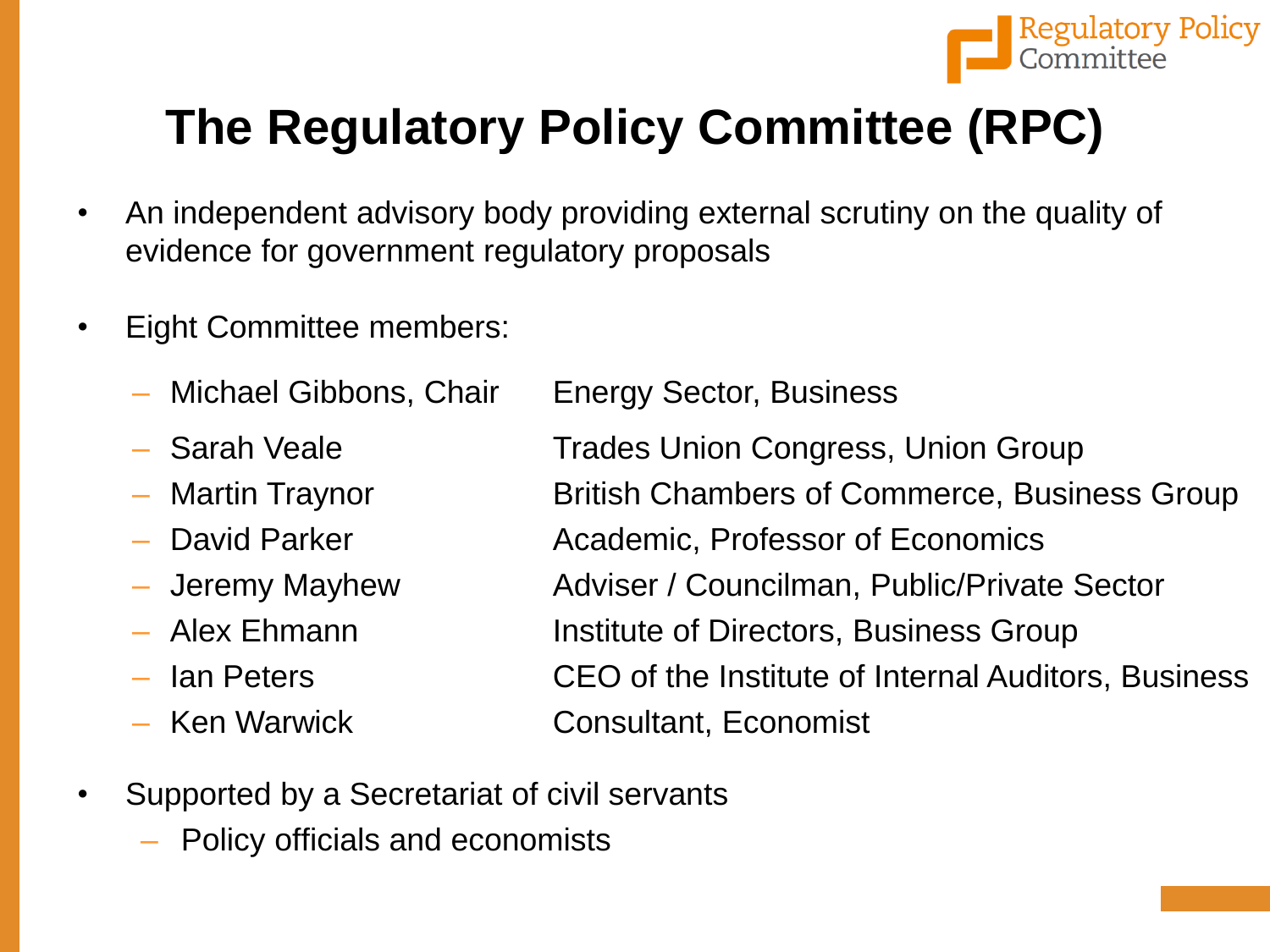

## **The Role of the RPC in the Clearance of Major (over £1m) Regulatory Proposals**

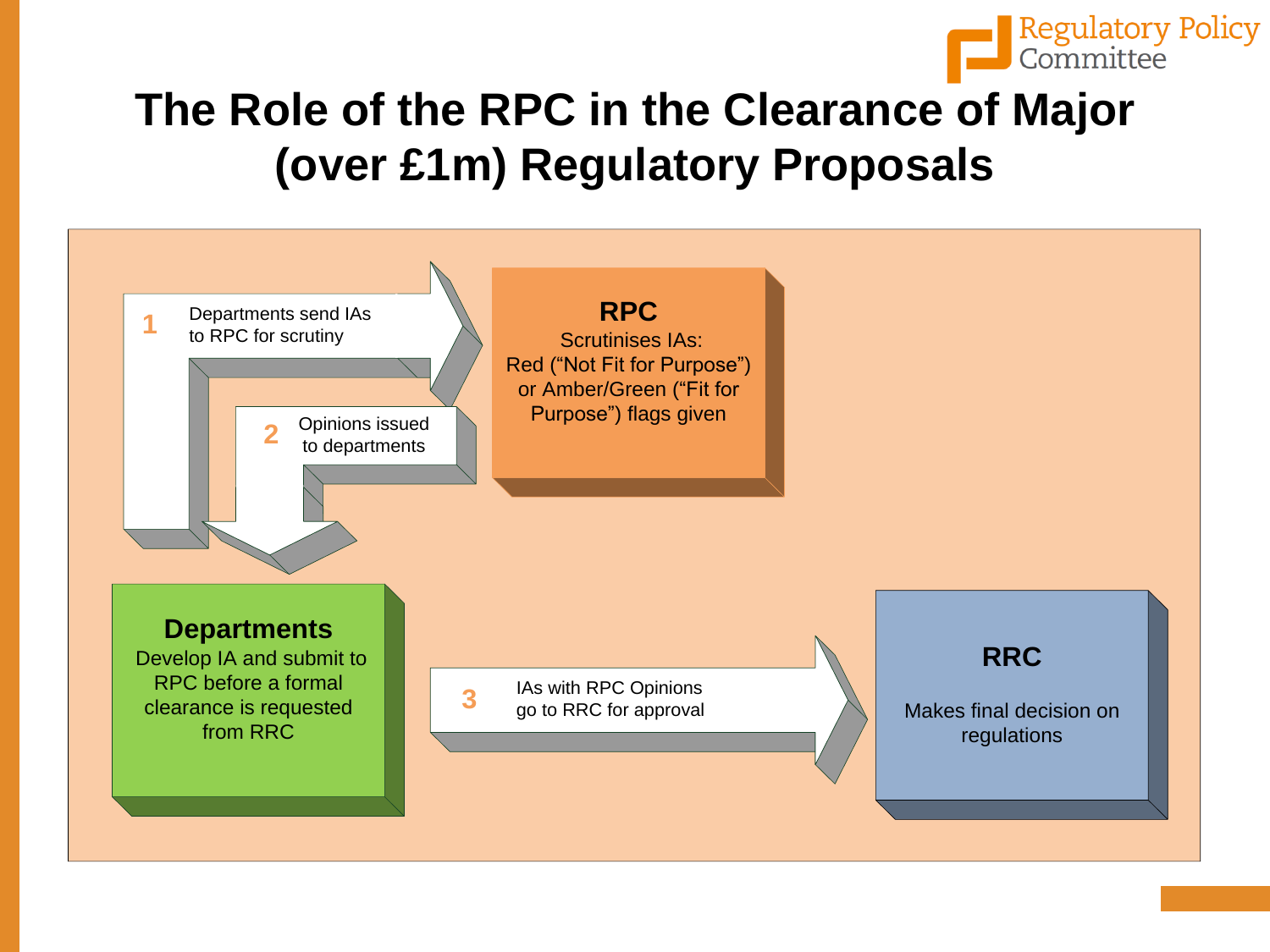

# **'RAG' Ratings**

- All Opinions have included a Red, Amber or Green flag;
	- **RED**: The IA is 'Not Fit for Purpose'. Major concerns over the quality of the evidence and analysis and overall quality of the IA that *must/need to* be addressed.
	- **AMBER**: The IA is 'Fit for Purpose'. However, we will set out areas of concern with the IA which *should* be resolved so as to improve its contribution to the final decision made. *(Only used at consultation stage)*
	- **GREEN**: The IA is 'Fit for Purpose'. No significant concerns or some minor issues where the IA that *could* be improved to deliver greater clarity or to aid understanding.
- Ministers have said that any IA receiving a RED Opinion must be amended and resubmitted to the RPC for a new 'Fit for Purpose' Opinion prior to submission to RRC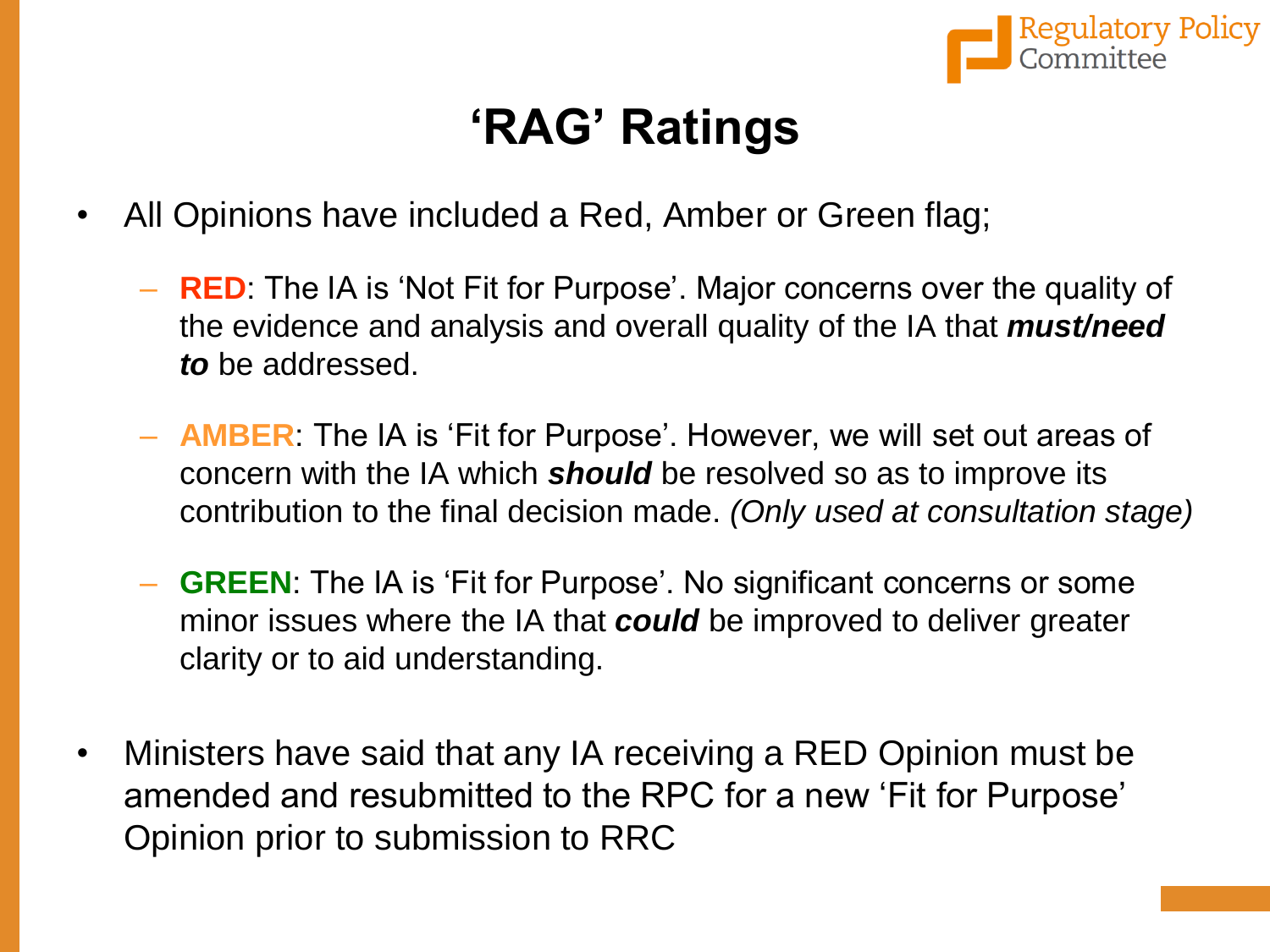

# **2012 Key Figures**

- We issued 656 Opinions in 2012, 534 of which were first time submissions.
	- 19% of the main Opinions raised major concerns ('Not Fit for Purpose').
	- 30% of the main Opinions were Green the level we would ultimately like to see all IAs reach.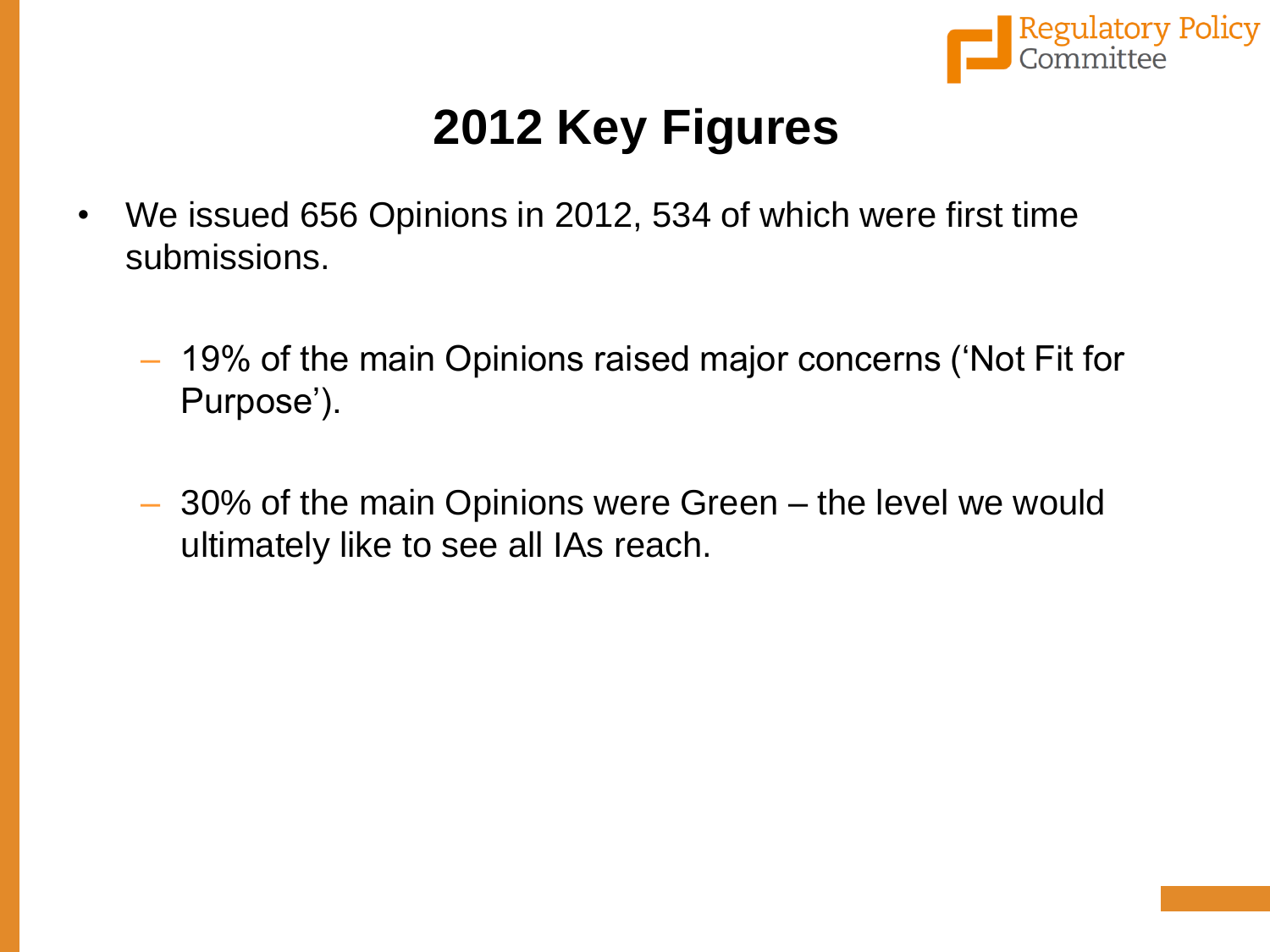

# **Red / Amber / Green Performance 2012**

| <b>DEPARTMENT - 2012 FULL IA's</b>                     | <b>IAs</b>   | <b>RED</b>     | <b>AMBER</b> | <b>GREEN</b> | <b>Fit for Purpose</b> | 2011  |
|--------------------------------------------------------|--------------|----------------|--------------|--------------|------------------------|-------|
| <b>Cabinet Office</b>                                  | 1            | 0              | 1            | 0            | 100%                   | 80%   |
| <b>Foreign &amp; Commonwealth Office</b>               | 1            | 0              | 0            | 1            | 100%                   | N/A   |
| <b>Ministry of Defence</b>                             | 1            | 0              | 0            | 1            | 100%                   | $0\%$ |
| <b>Health and Safety Executive</b>                     | 15           | 1              | 5            | 9            | 93%                    | 91%   |
| <b>Department for Transport</b>                        | 50           | 6              | 19           | 25           | 88%                    | 77%   |
| <b>Department of Energy and Climate Change</b>         | 25           | 3              | 9            | 13           | 88%                    | 82%   |
| <b>HM Treasury</b>                                     | 15           | $\mathbf{2}$   | 8            | 5            | 87%                    | 89%   |
| <b>Department for Business, Innovation and Skills</b>  | 92           | 15             | 49           | 28           | 84%                    | 77%   |
| Department for Environment, Food and Rural Affairs     | 61           | 10             | 26           | 25           | 84%                    | 70%   |
| <b>Department for Work and Pensions</b>                | 18           | 3              | 8            | 7            | 83%                    | 42%   |
| <b>Department for Education</b>                        | 39           | $\overline{7}$ | 20           | 12           | 82%                    | 86%   |
| Department for Culture, Media and Sport                | 17           | 3              | 9            | 5            | 82%                    | 76%   |
| <b>Department for Communities and Local Government</b> | 29           | $\overline{7}$ | 15           | 7            | 76%                    | 69%   |
| <b>Ministry of Justice</b>                             | 14           | 3              | 11           | 0            | 76%                    | 69%   |
| <b>Department of Health</b>                            | 31           | 10             | 16           | 5            | 68%                    | 47%   |
| <b>Home Office</b>                                     | 31           | 10             | 17           | 4            | 68%                    | 50%   |
| <b>Food Standards Agency</b>                           | $\mathbf{2}$ | $\mathbf 1$    | 1            | 0            | 50%                    | 50%   |
| <b>Scotland Office</b>                                 | 3            | $\mathbf 2$    | 1            | 0            | 33%                    | N/A   |
| <b>TOTALS</b>                                          | 445          | 83             | 215          | 147          | 81%                    | 72%   |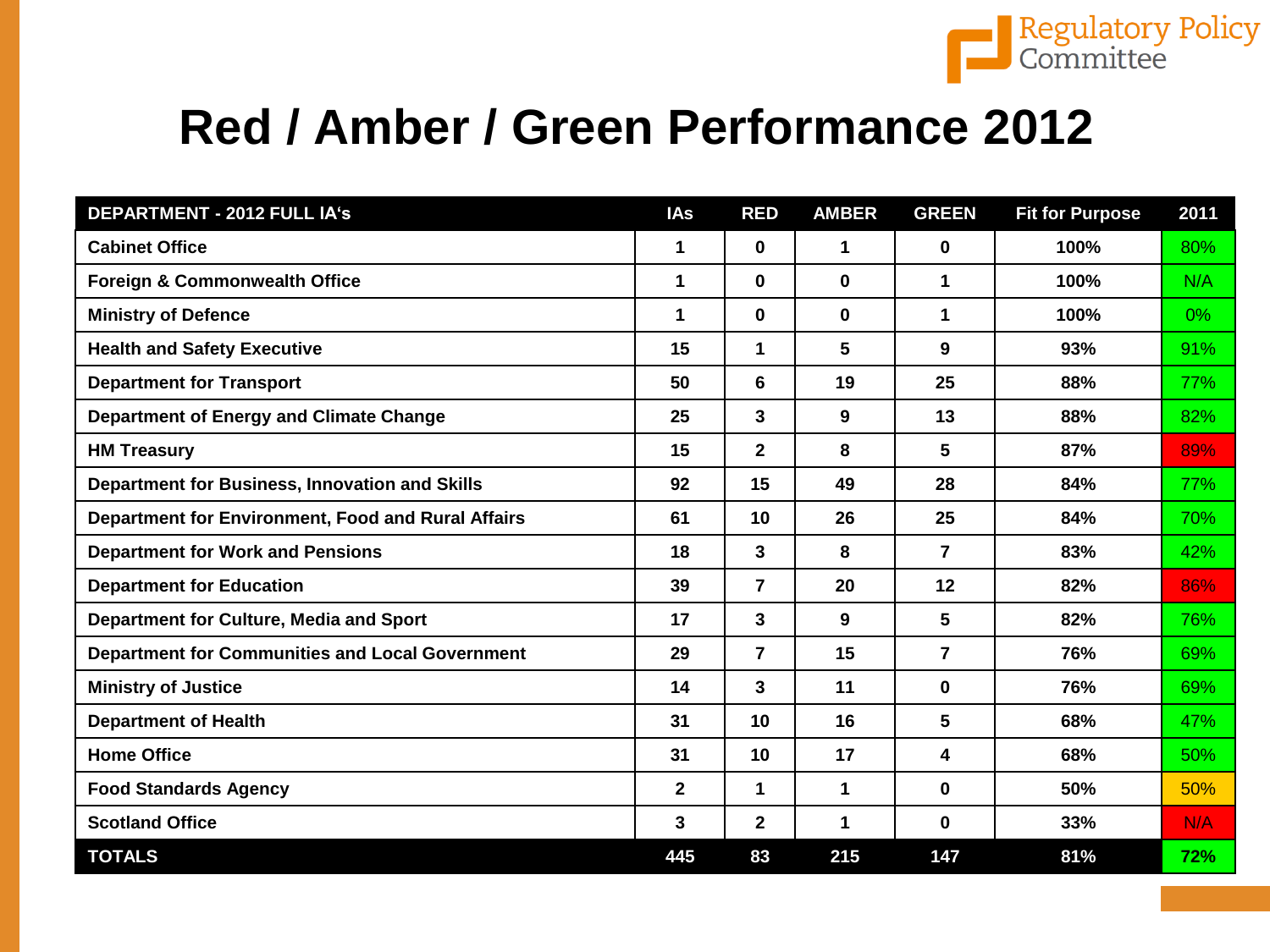

# **The RPC's Seven Recommendations**

- Identified as integral steps in producing a high quality IA
	- 1. Don't presume regulation is the answer
	- 2. Take time and effort to consider all options
	- 3. Make sure you have substantive evidence
	- 4. Produce reliable estimates of the costs and benefits
	- 5. Assess non-monetary impacts thoroughly
	- 6. Explain and present results clearly
	- 7. Understand the real cost to business of regulation
- Aimed at strengthening the quality of analysis and use of evidence in the policy-making process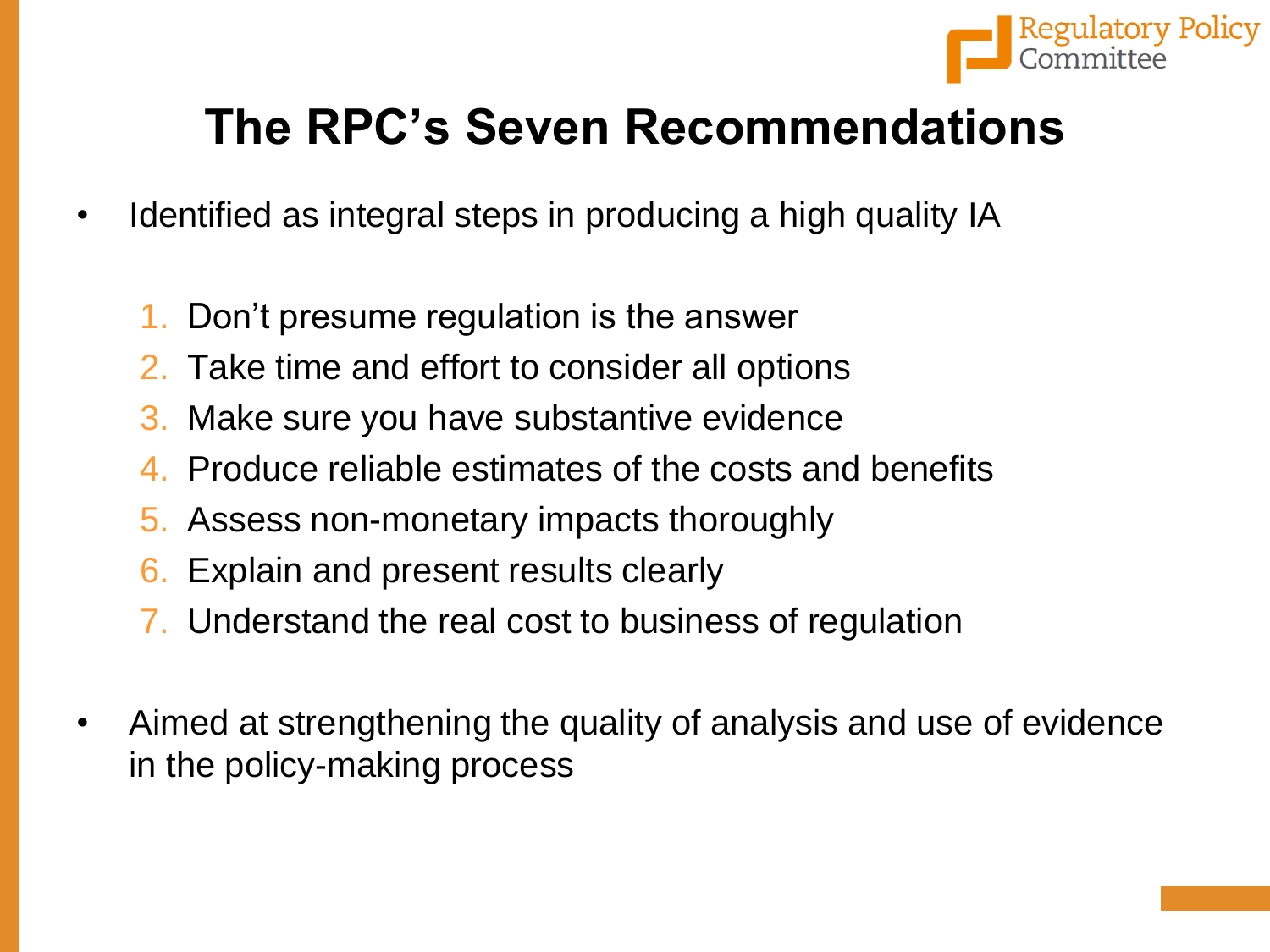

# Regulatory Policy

# **The 'One-in, Two-out' Rule**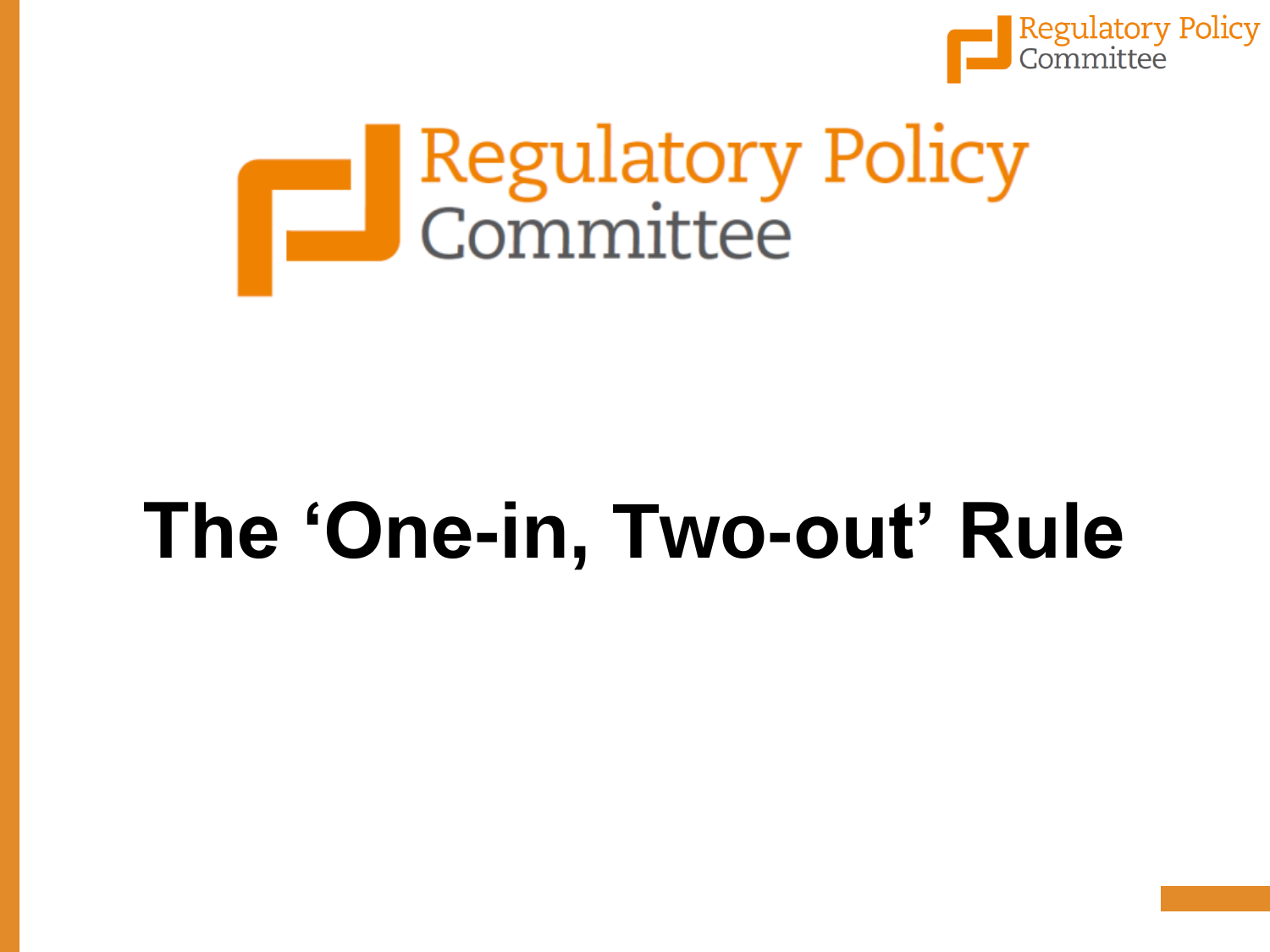

# **The 'One-in, Two-out' Rule**

*"We will cut red tape by introducing a 'one-in, oneout' rule whereby no new regulation is brought in without other regulation being cut by a greater amount." (May 2010)*



- **Objectives** 
	- bear down on cost of regulation
	- change culture across Government
- From 2013, rule has changed to 'One-in, Two-out' (OITO), reflecting increased political ambition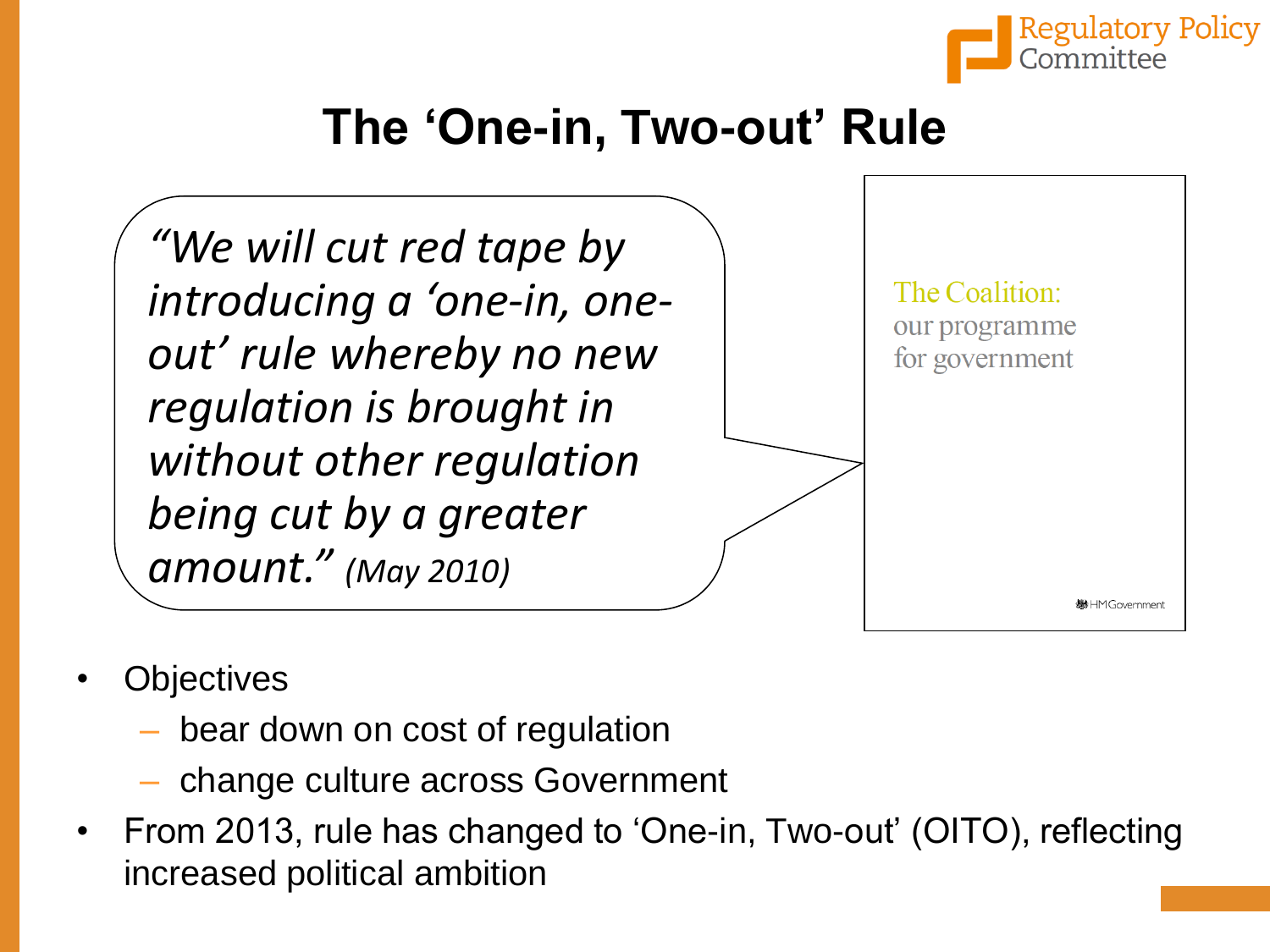

# **'One-in, Two-out Scope' and Focus**

• Priority is measures that regulate or deregulate business

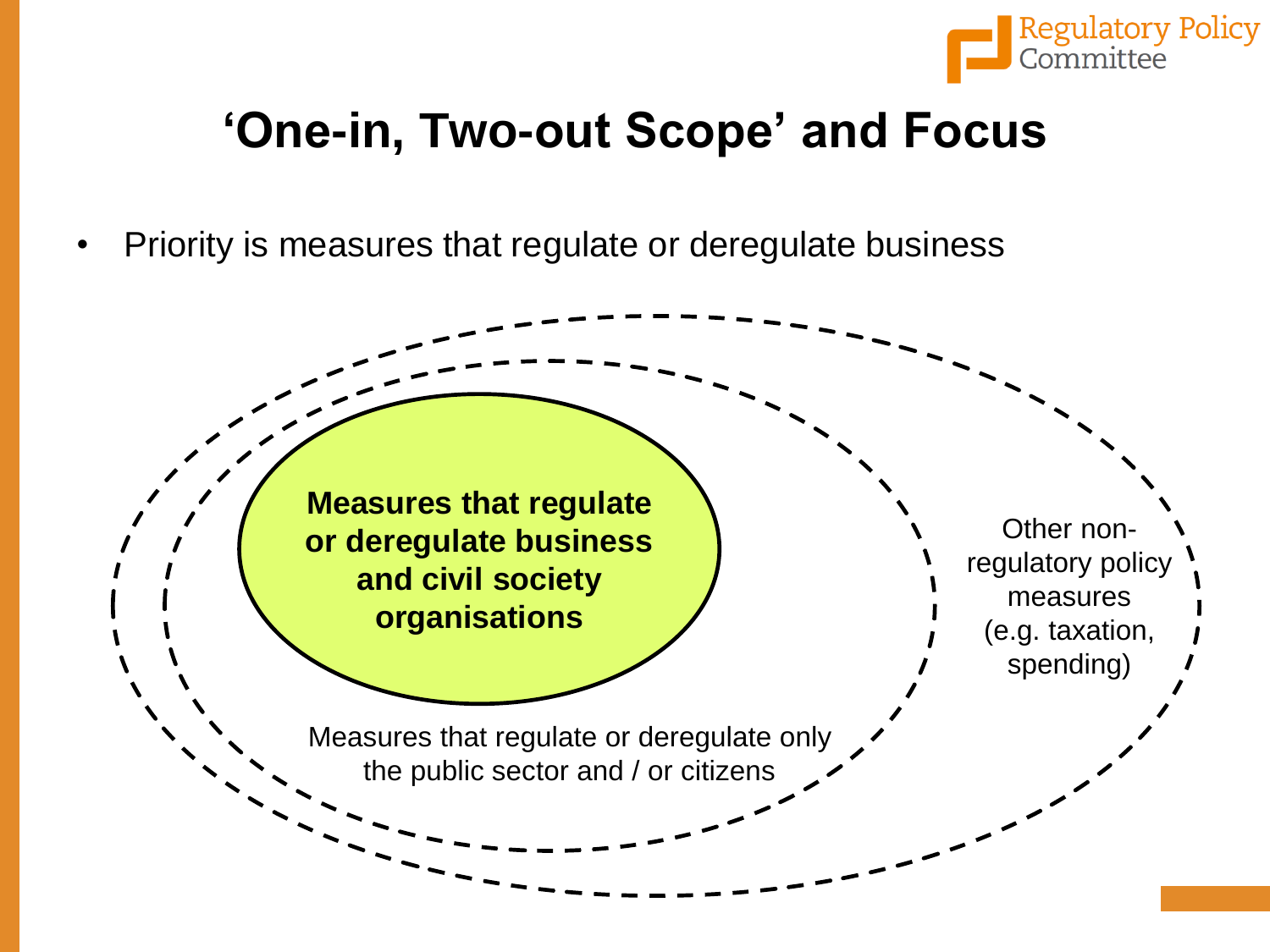

# **OITO Mechanism**

|                          | STATUTORY INSTRUMENTS                                                                                                                                                                                                                                                                                                                                       |
|--------------------------|-------------------------------------------------------------------------------------------------------------------------------------------------------------------------------------------------------------------------------------------------------------------------------------------------------------------------------------------------------------|
|                          | 2012 No. 2405                                                                                                                                                                                                                                                                                                                                               |
|                          | <b>COMPANIES</b>                                                                                                                                                                                                                                                                                                                                            |
|                          | The Accounting Standards (Prescribed Bodies) (United States of<br>America and Japan) Regulations 2012                                                                                                                                                                                                                                                       |
|                          | Made<br>17th September 2012                                                                                                                                                                                                                                                                                                                                 |
|                          | Coming into force -<br>1st October 2012                                                                                                                                                                                                                                                                                                                     |
|                          | The Secretary of State, in exercise of the powers conferred by sections 464(1) and (3) and<br>1292(1)(a) of the Companies Act 2006(a) makes the following Regulations:                                                                                                                                                                                      |
|                          | Citation, commencement and expiry                                                                                                                                                                                                                                                                                                                           |
|                          | 1. (1) These Regulations may be cited as the Accounting Standards (Prescribed Bodies)<br>(United States of America and Japan) Regulations 2012.                                                                                                                                                                                                             |
|                          | (2) These Regulations come into force on 1st October 2012.                                                                                                                                                                                                                                                                                                  |
|                          | (3) These Regulations cease to have effect on 31st December 2015.                                                                                                                                                                                                                                                                                           |
| <b>Prescribed bodies</b> |                                                                                                                                                                                                                                                                                                                                                             |
|                          | 2. Subject to regulations 3, 4, 5 and 6, the following are prescribed bodies for the purposes of<br>section 464 of the Companies Act 2006-                                                                                                                                                                                                                  |
|                          | (a) the body known as the Financial Accounting Standards Board(b), and                                                                                                                                                                                                                                                                                      |
|                          | (b) the body known as the Accounting Standards Board of Japan(c).                                                                                                                                                                                                                                                                                           |
|                          | 3. The Financial Accounting Standards Board is a prescribed body only in respect of the group<br>accounts of parent companies with securities registered with the Securities and Exchange<br>Commission of the United States of America.                                                                                                                    |
|                          | 4. The Accounting Standards Board of Japan is a prescribed body only in respect of the group<br>accounts of parent companies with securities admitted to trading on the Fukuoka Stock Exchange,<br>the Nagoya Stock Exchange, the Osaka Securities Exchange, the Sapporo Securities Exchange, the<br>Tokyo Stock Exchange and the Tokyo Financial Exchange. |
|                          | 5. The bodies listed in regulation 2 are not prescribed bodies in respect of the group accounts of<br>parent companies with securities admitted to trading on a regulated market in an EEA State.                                                                                                                                                           |
|                          | 6. The bodies listed in regulation 2 are prescribed bodies only in respect of the group accounts                                                                                                                                                                                                                                                            |

ndards Board of Japan is overseen by the Fi

- **Impact Assessment**
- Cost and benefits to business calculated for each new proposed regulation
- Net cost is scored for OITO ('Equivalent Annual Net Cost to Business' or EANCB)
- *EANCB subject to independent verification by Regulatory Policy Committee*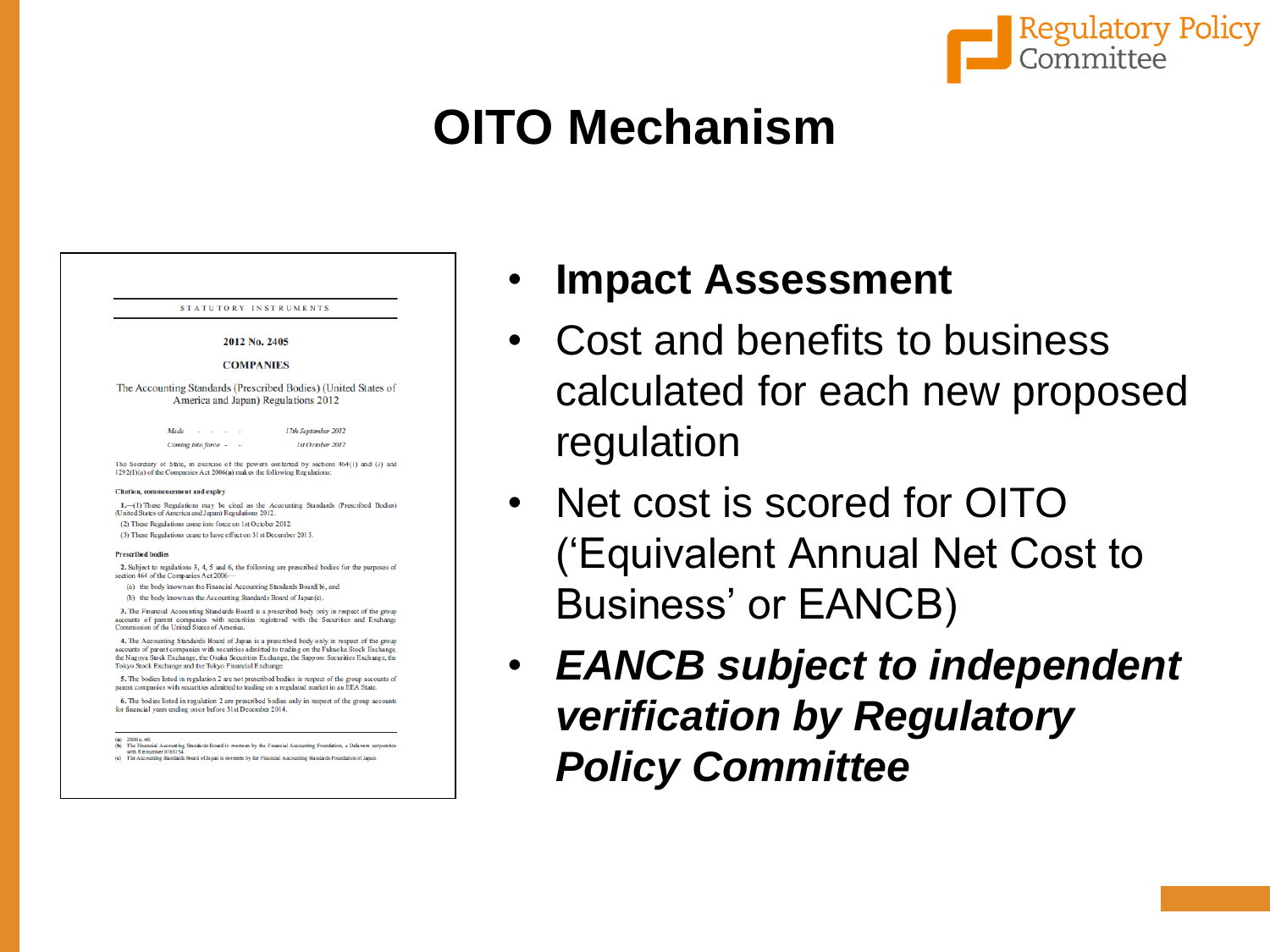

# **OITO Control**



- Each Department (Ministry) must ensure that the value of new INs is offset by OUTs of double that amount
- **Exceptional Cabinet clearance** (collective agreement) will need to be sought for new INs that do not meet this condition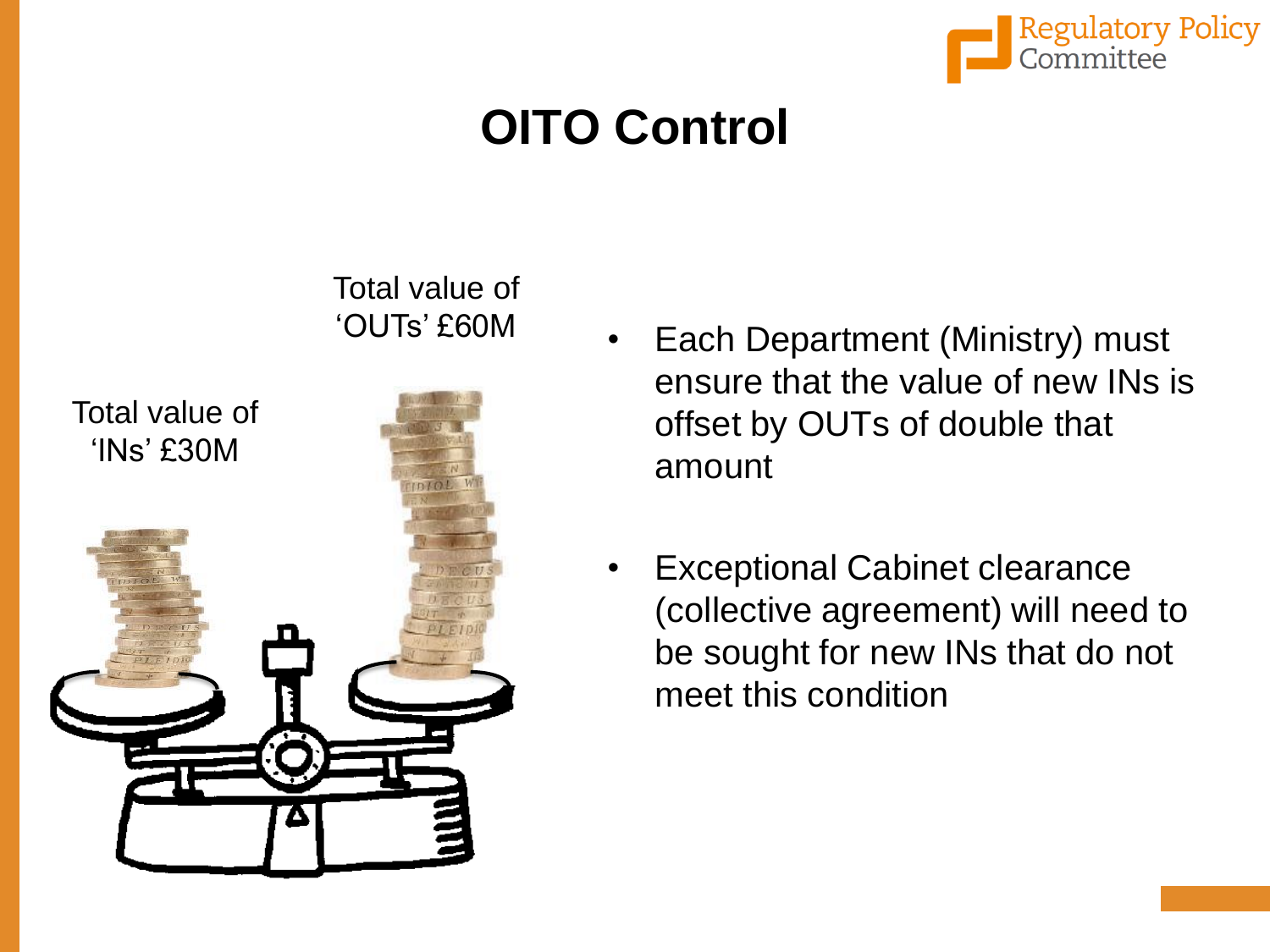

# **RPC Responsibilities for OITO**

- Validating the direction of regulatory proposal an 'IN' or an 'OUT'
- Validating that the size of the 'IN' or 'OUT' being claimed is robust and in accordance with the OITO Methodology
	- If an 'OUT' is overestimated, business will be exposed to greater regulatory burdens in the future than it *actually* has had removed from it today
	- If an 'IN' is underestimated, business will receive a smaller benefit in the future to compensate for the burden now
	- Excluding any impacts on the analysis of pension reforms, we estimated that our scrutiny has led to a net difference between numbers initially claimed by departments and those finally published on SNRs 1 to 6 of over £350m.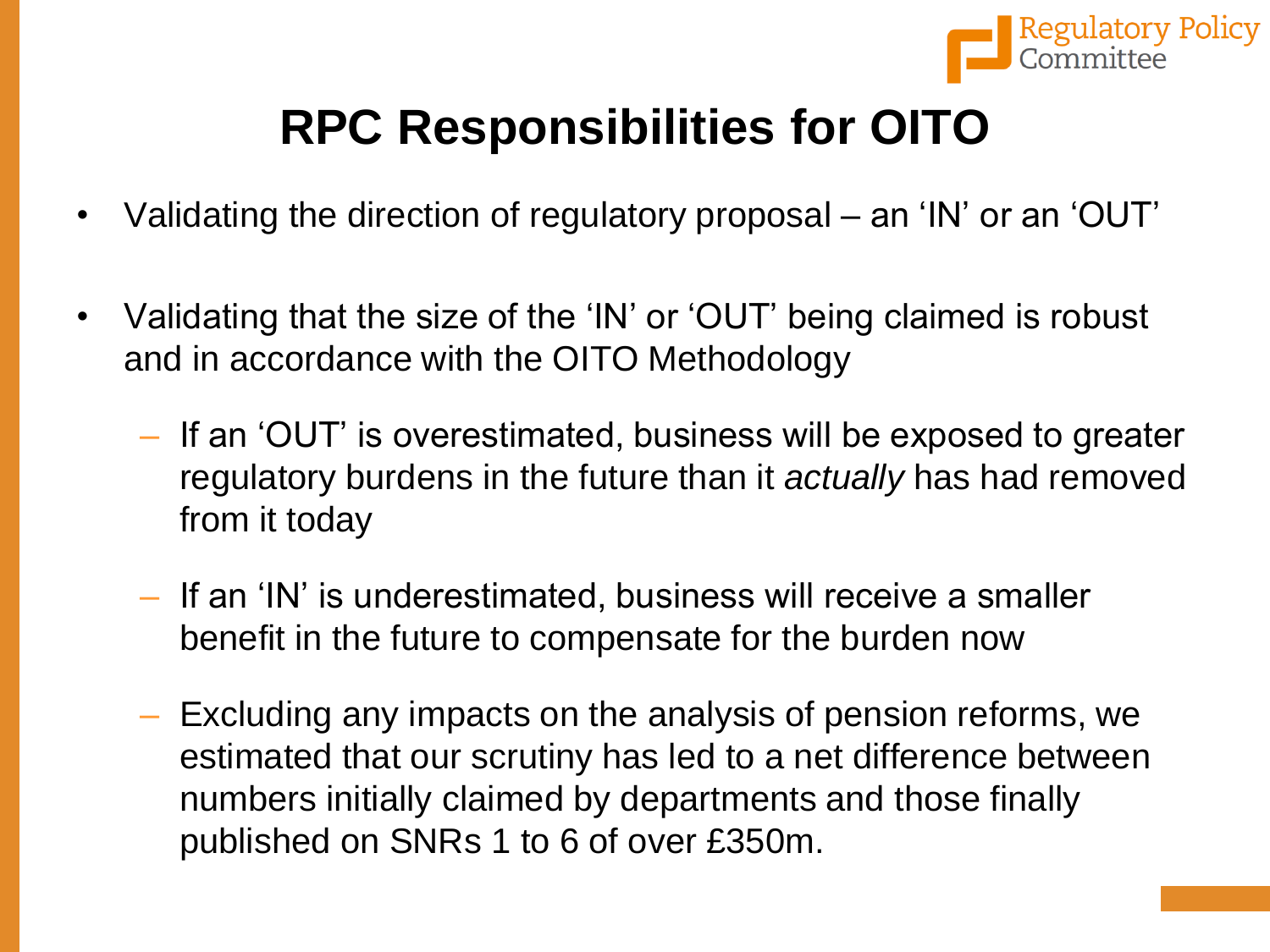

# **OITO Examples**

#### **OIOO / OITO Classification**



*Regulatory* **Measure** 

 $Cost = £20M$ Benefit = £5M *Net Cost = £15M*

£15M 'IN' (OIOO) £30M 'IN' (OITO)



*Regulatory* **Measure** 

 $Cost = £2M$ Benefit =  $£2M$ *Net Cost = £0M*

'Zero net Cost'



*Deregulatory* **Measure** 

 $Cost = £2M$ Benefit =  $£12M$ *Net Cost = -£10M*

£10M 'OUT'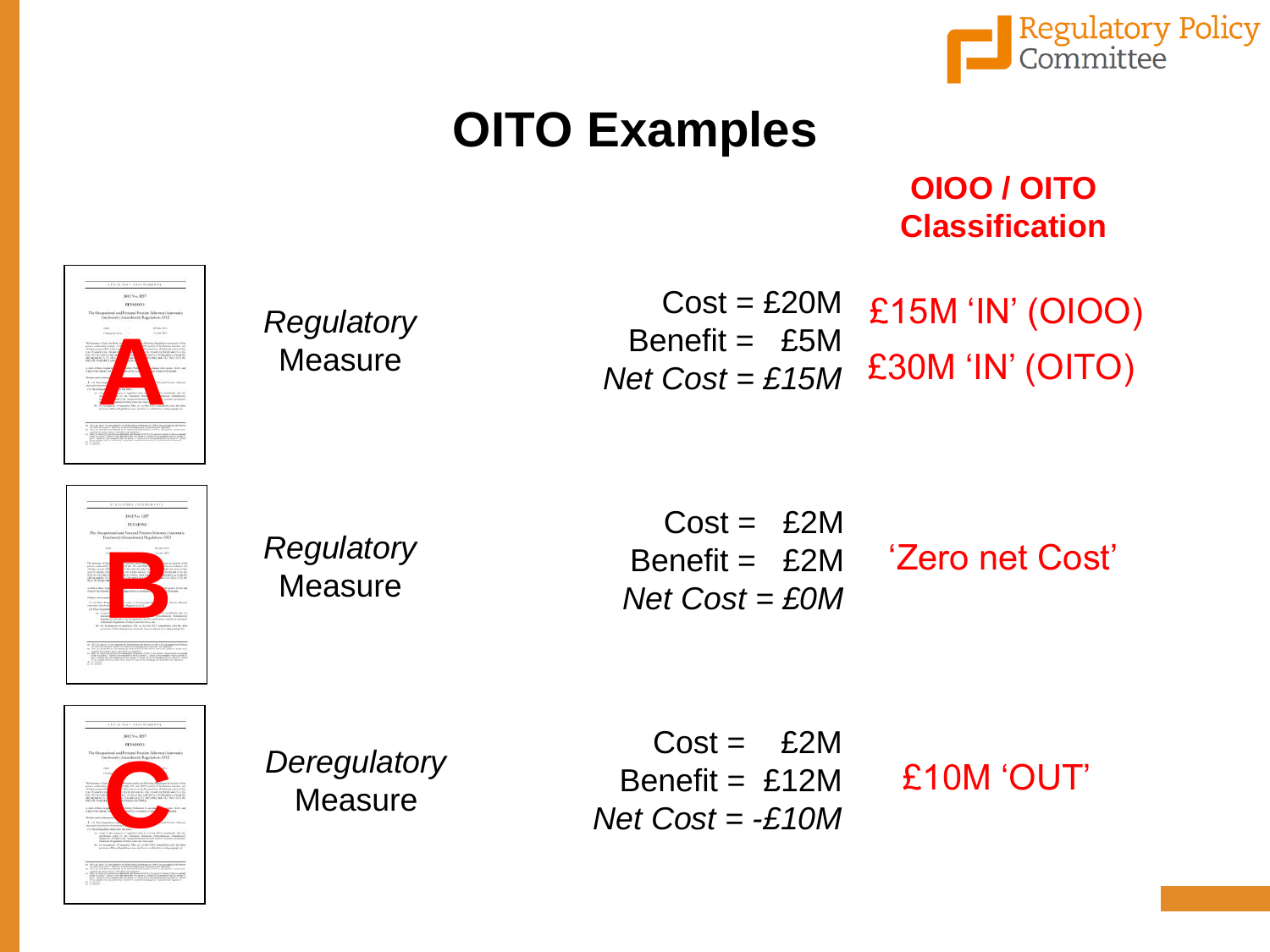

# **OITO Transparency**

| THE SIXTH STATEMENT OF NEW<br><b>REGULATION</b> | Table 1: Net Regulatory Cost / Benefits to Business (includes One-in, One-out and<br>One-in, Two-out) from January 2011 to December 2013                                                                                          |          |     |         |          |      |          |  |
|-------------------------------------------------|-----------------------------------------------------------------------------------------------------------------------------------------------------------------------------------------------------------------------------------|----------|-----|---------|----------|------|----------|--|
| <b>Better Regulation Executive</b>              | Forecast Net Regulatory Cost (in black) and Benefits (in red) to Business from<br>OIOO and OITO (shaded grey)<br>Forecast<br><b>SNR6</b><br>SNR <sub>5</sub><br>SNR <sub>1</sub><br>SNR <sub>2</sub><br>SNR3<br>SNR4<br>Sum Total |          |     |         |          |      |          |  |
| <b>JULY 2013</b>                                | $-£3,288m$                                                                                                                                                                                                                        | $-E221m$ | £9m | £2,664m | $-£119m$ | £24m | $-E931m$ |  |

- Government reports publically on performance every six months, as part of the 'Statement of New Regulation' (SNR)
- SNR also lists the measures expected to come into force over the following six months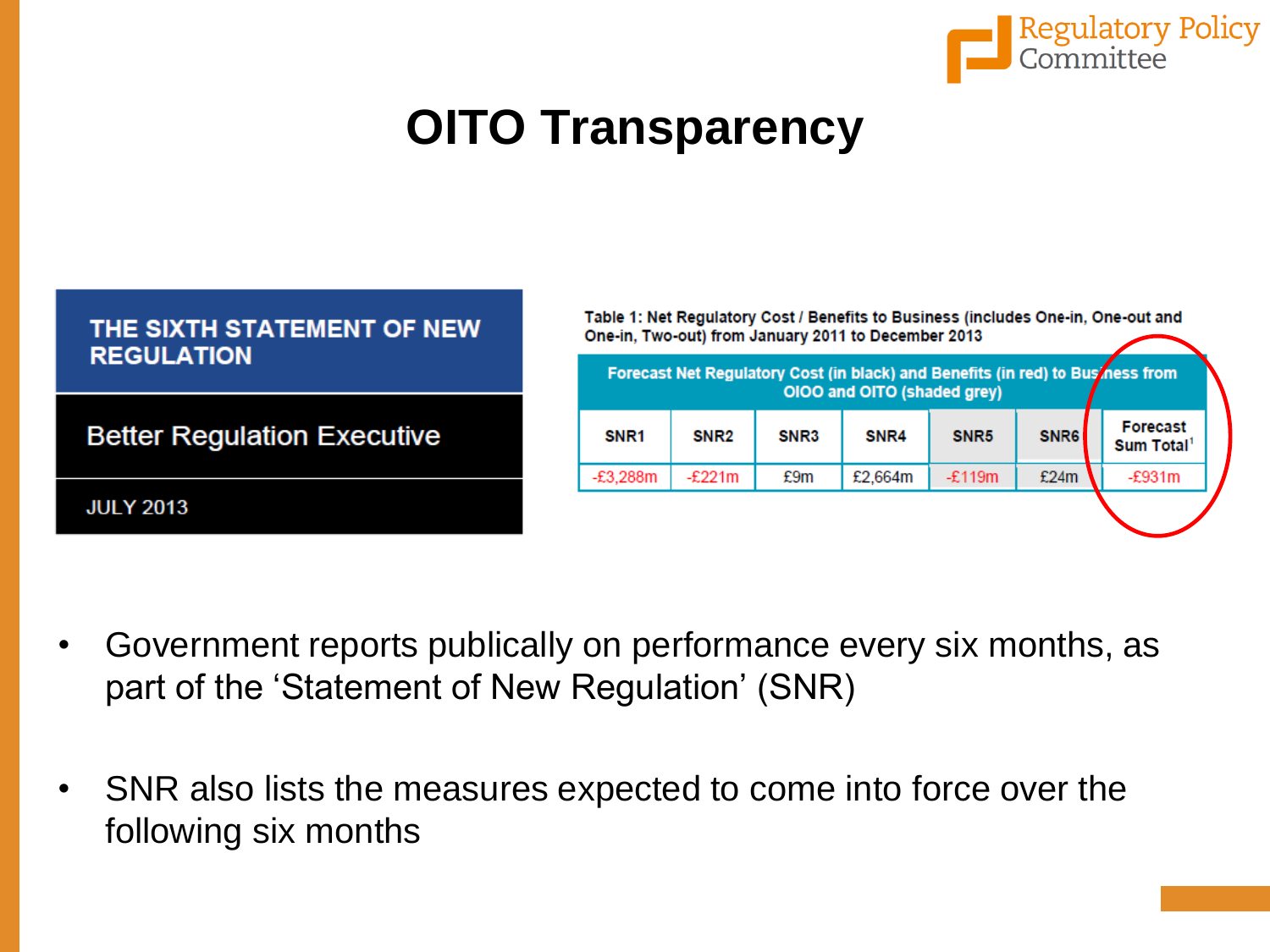

# Regulatory Policy

# **Expansion of RPC Remit**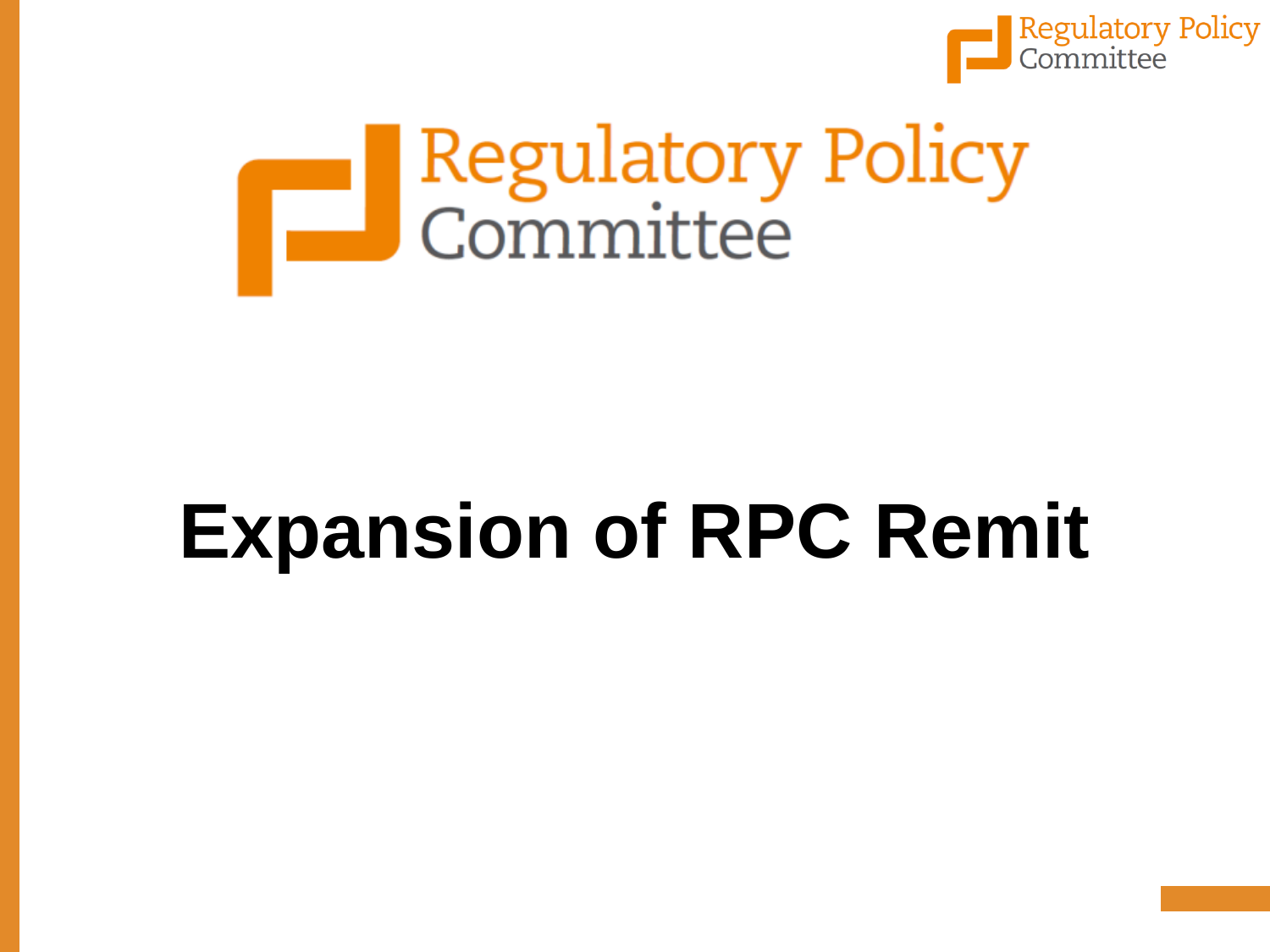

# **Expansion of Remit – Challenger Businesses**

- **Challenger Businesses**
	- September 2012 Business and Enterprise Minister announced new independent scrutiny of the rules and regulations that are barriers to growth for businesses
	- RPC to investigate where businesses, seeking to enter new markets or expand, are being unjustifiably hampered by rules, regulations and behaviours, and to report publicly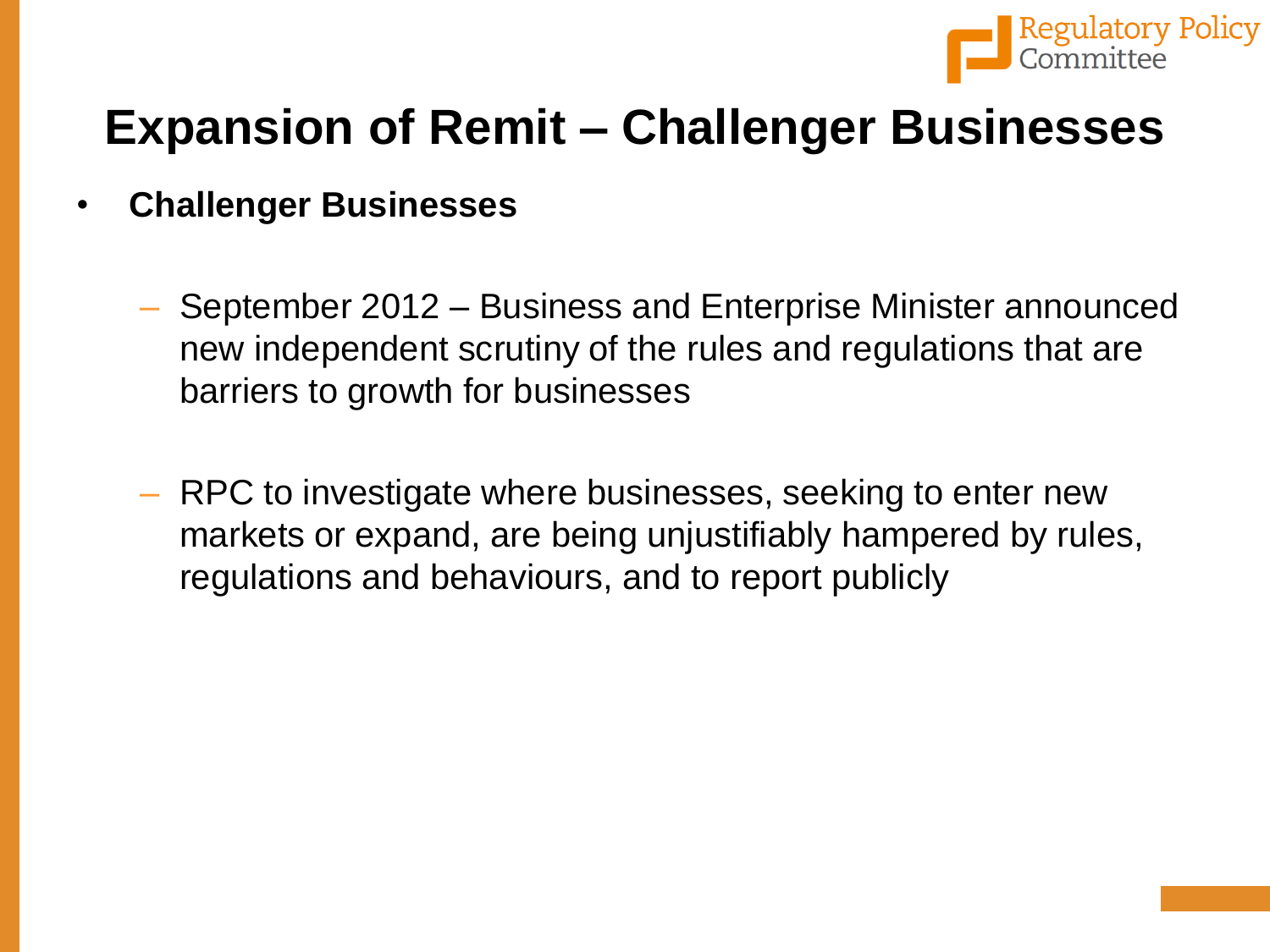

# **Expansion of Remit - SMBA**

#### • **Small and Micro Business Assessment**

- June 2013 Business and Enterprise Minister announced new Small and Micro Business Assessment (SMBA)
- RPC to provide as part of an opinion on IAs whether regulatory proposals meet the new SMBA, which requires robust evidence that all possible steps have been taken to mitigate any disproportionate impact on small and micro businesses

#### **Mitigation Menu:**

Full Exemption Partial Exemption Extended Transition Period Reduced requirements (e.g. reporting, record-keeping) Reduced fees "De minimis" rules Dedicated support (e.g. guidance, training) Direct financial aid Opt-in / voluntary solutions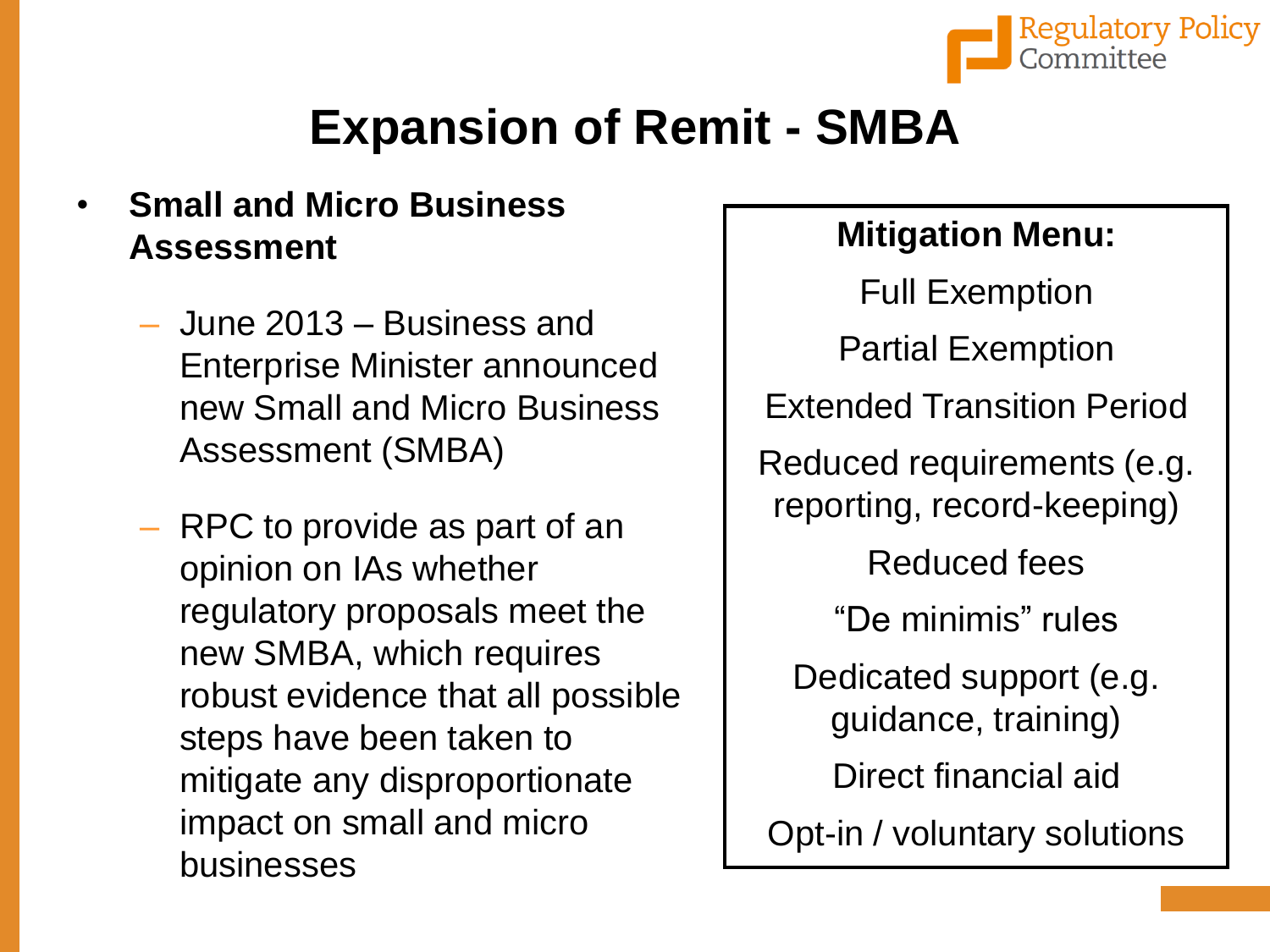

# **Expansion of Remit - ARI**

- **Accountability for Regulator Impact**
	- July 2013 Business and Enterprise Minister announced that noneconomic regulators who are planning a significant change in policy or practice will be expected to assess and quantify the impact of that change on business. They will be required to share their assessment with businesses affected, discuss and if possible agree it with them before making the change, and then publish their final assessment.
	- Where regulators and business cannot agree on the impact, the RPC has been asked to investigate, assess and determine the best means of resolving the dispute, which may include arbitration.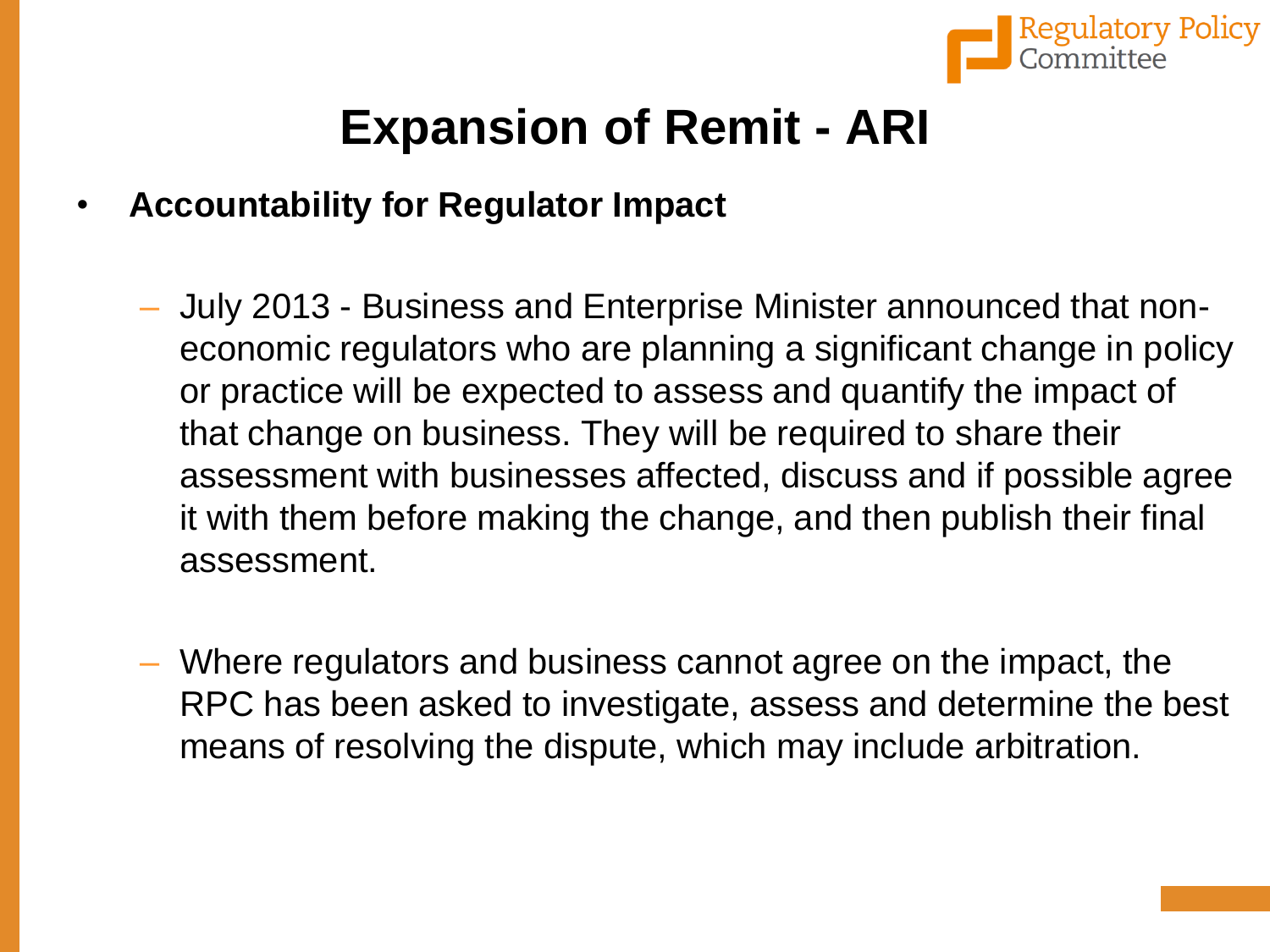

# Regulatory Policy<br>Committee

# **EU Engagement**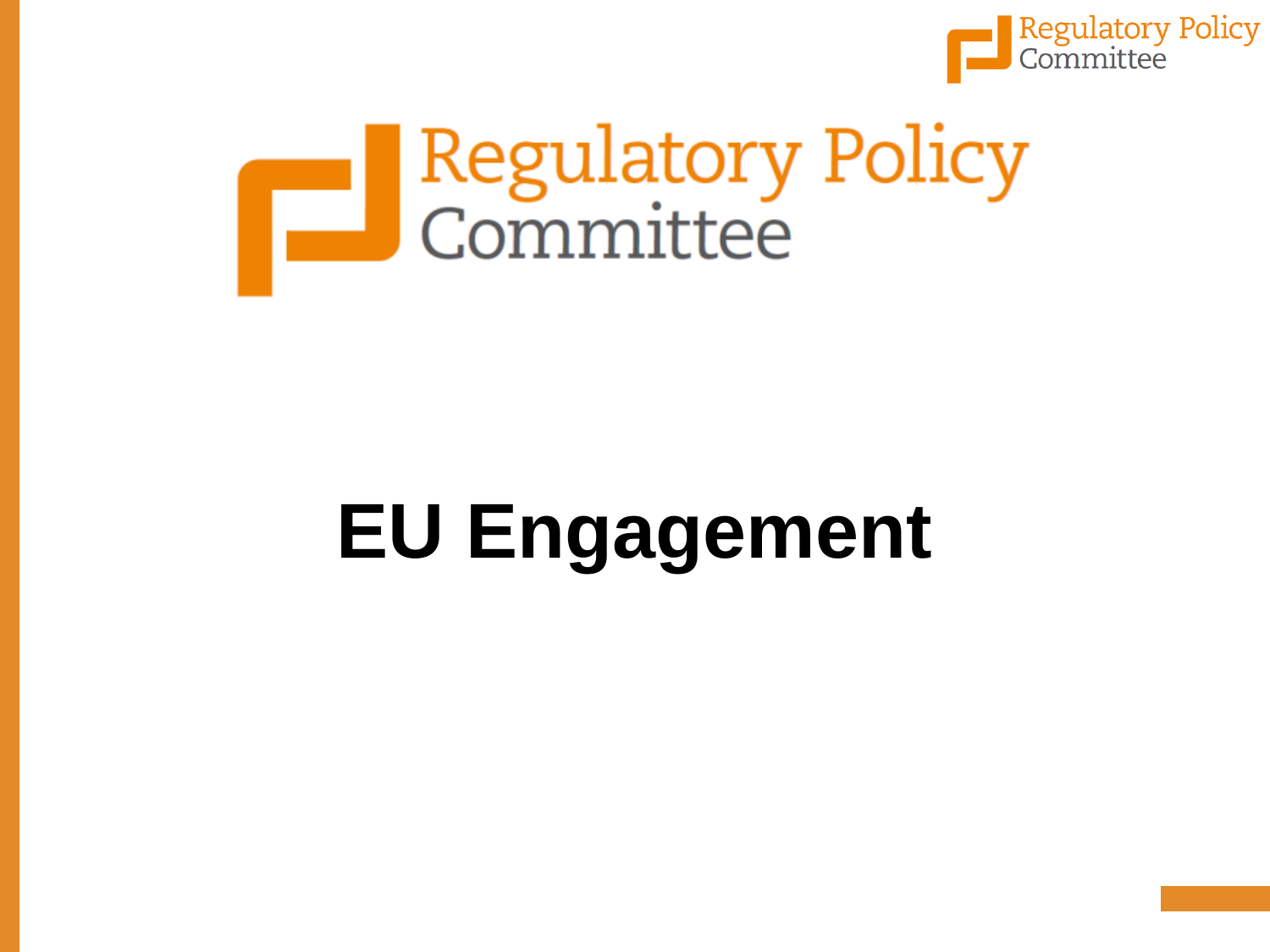

# **RPC EU Activity**

- Scrutiny of IAs transposing or implementing EU legislation in the same way as IAs for domestic proposals
	- Review and provide an opinion on IAs accompanying transposition or implementation proposals
- EU legislation outside the scope of the Government's OITO system
	- unless proposal is 'gold-plating' EU legislation (an IN under OITO)
	- Removing the 'gold-plating' of EU legislation (an 'OUT' under OITO)
- However, RPC required to validate the EANCB of proposals implementing EU legislation
	- (> £1m) for SNR publication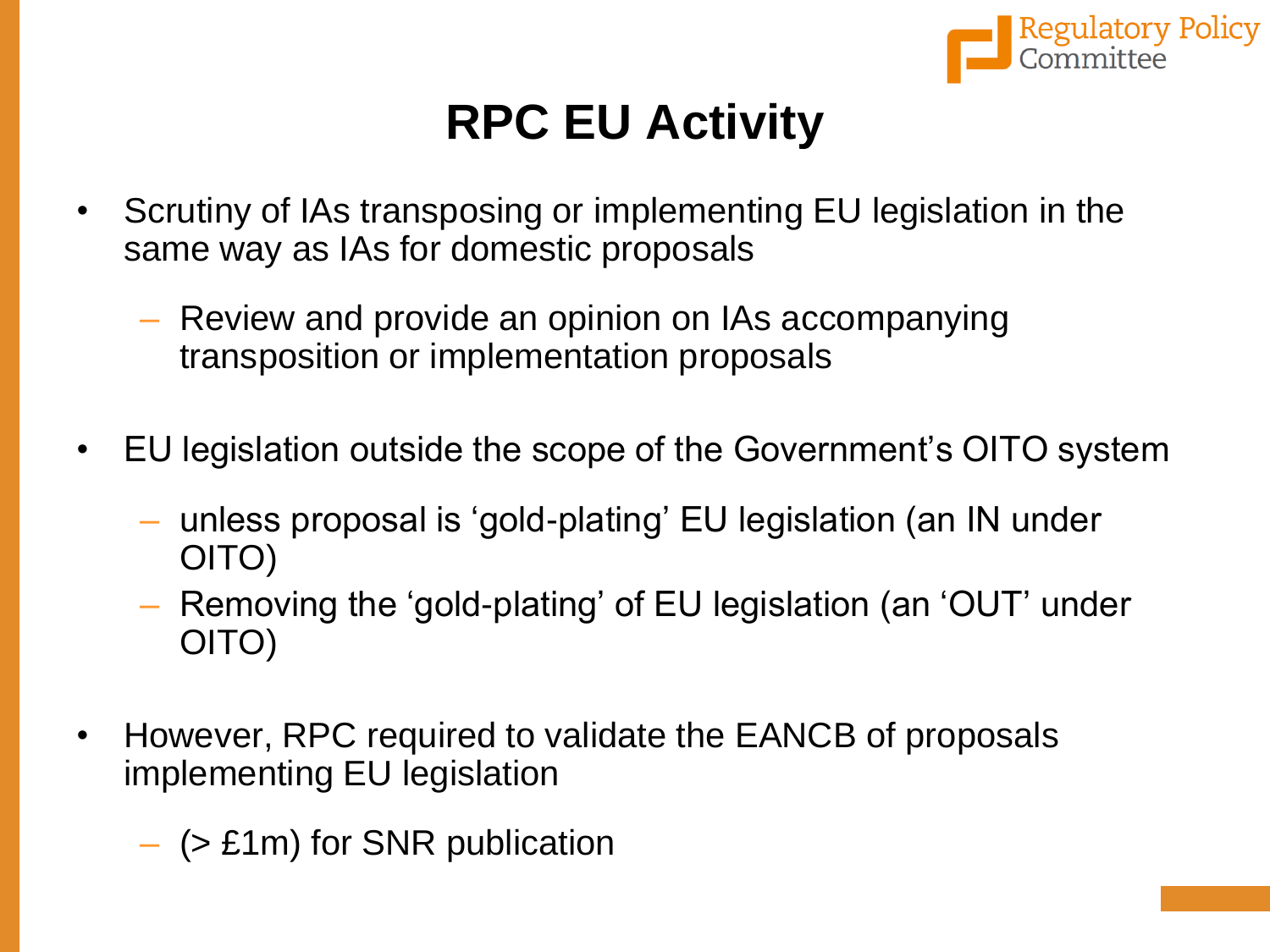

# **RPC EU Activity – '5 Watchdogs'**

- In addition to the RPC, there are four other independent scrutiny bodies across the EU
	- Czech Republic (Regulatory Impact Assessment Board, RIAB)
	- Germany (National Regulatory Control Agency, NKR)
	- Netherlands (Dutch Advisory Board on Regulatory Burden, ACTAL)
	- Sweden (Swedish Better Regulation Council, Regelrådet)
- The Watchdogs collaborate at the EU level
	- Improving the EU approach to evidence based policy making based on robust impact assessment subject to independent scrutiny and challenge
	- Common position papers on EU Smart Regulation
	- Influencing the EU institutions (European Parliament, Commission and Council)
	- Expanding the network of independent watchdog bodies across the EU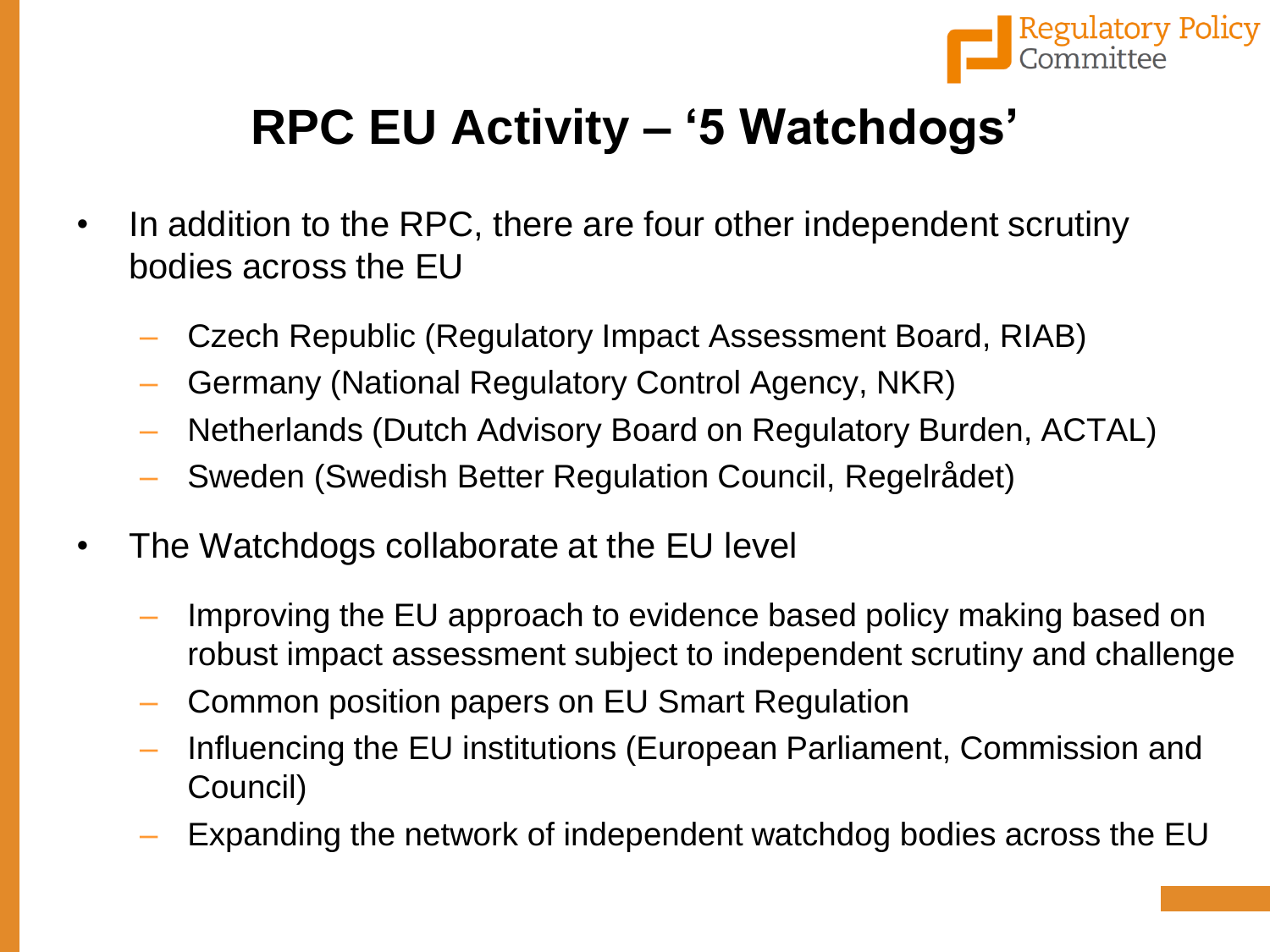

# **High Level Group on Administrative Burdens (the Stoiber Group)**

- Group of independent expert stakeholders appointed to a 'High Level Group' to advise the European Commission on reducing administrative burdens linked to its legislation
- *"The motto of administrative burden reduction has to be: as little legislation as possible. Europe has to give priority to ideas and innovation without bureaucratic stop signs. We will give economic growth in Europe a forward push if we manage to get on with this."* – Edmund Stoiber, Chairman of the High Level Group.
- Stoiber Group includes the chairs of the German, Czech Republic and UK Watchdog bodies, plus observers from Dutch and Swedish watchdogs
- HLG's third mandate (December 2012 to October 2014) effort to focus on:
	- SMEs: administrative burdens on SMEs and micro enterprises; and
	- ABR*plus:* how to make Member State public administrations more efficient and responsive to the needs of stakeholders when implementing EU legislation – follow up to the European Commission's Administrative Burden Reduction (ABR) programme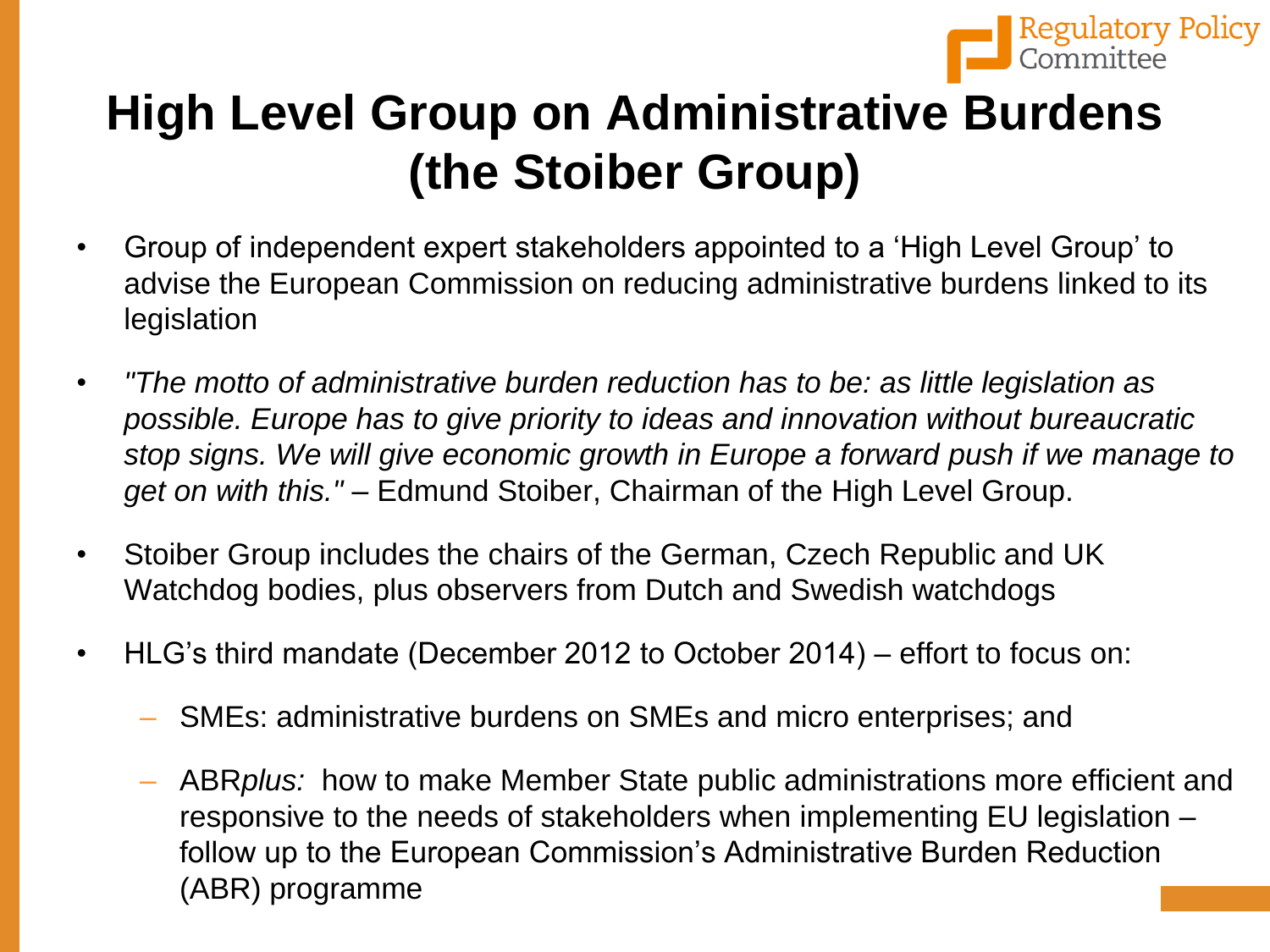

### **Contact Details**

**Website: http://regulatorypolicycommittee.independent.gov.uk**

**Email: regulatorypolicyenquiries@rpc.gsi.gov.uk** 

**Phone Number: +44 (0)20 7215 1460**

**Address: Upper Ground 1 Victoria Street London SW1H 0ET United Kingdom**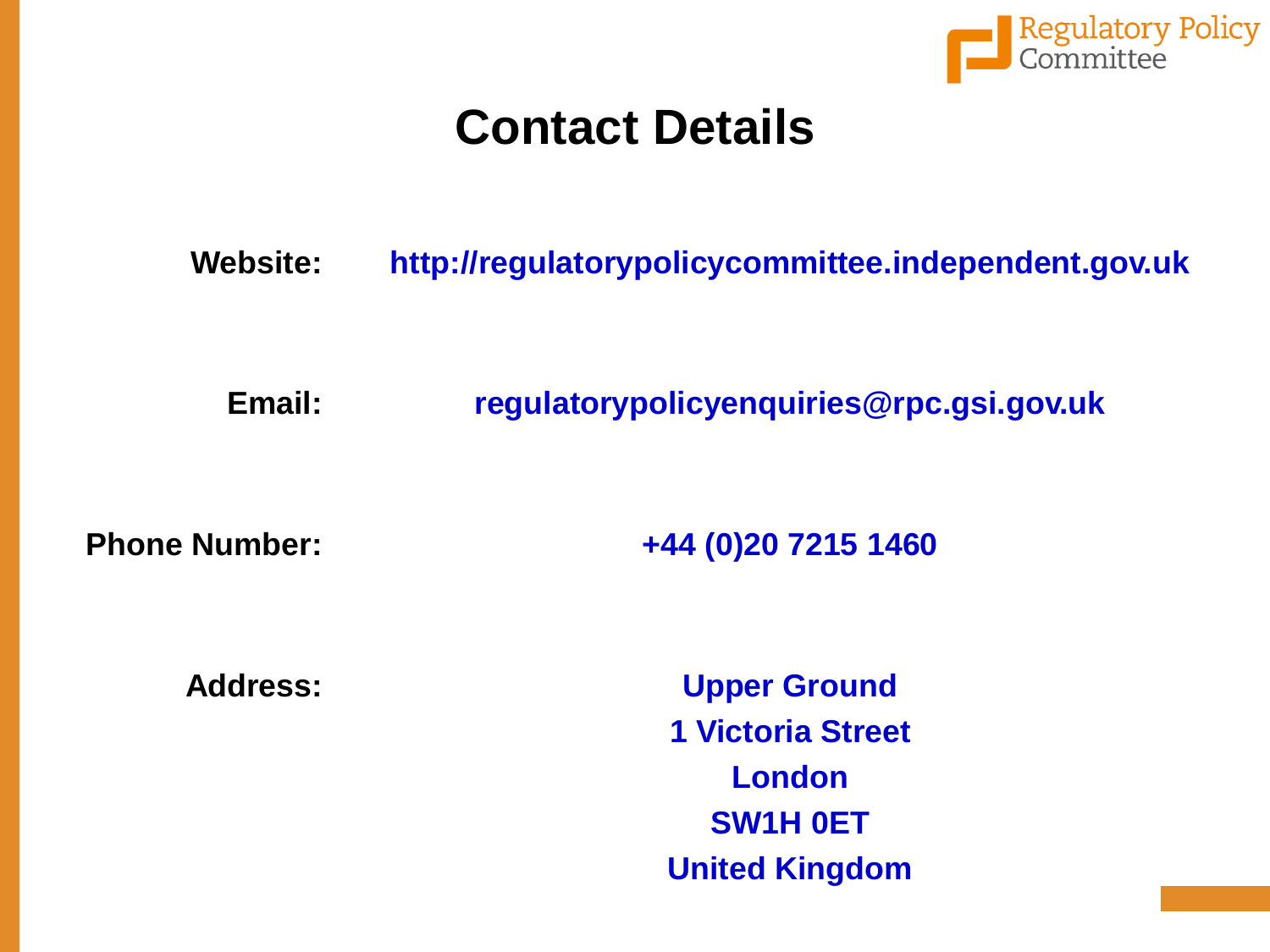

## **Overview of new multi-route system**



#### Key

- **\*** not applicable if no formal consultation planned / undertaken
- **#** only applies to measures that are in scope of One-in, One-out
- zone of discretion : departments decide on level of appraisal and ex ante scrutiny required.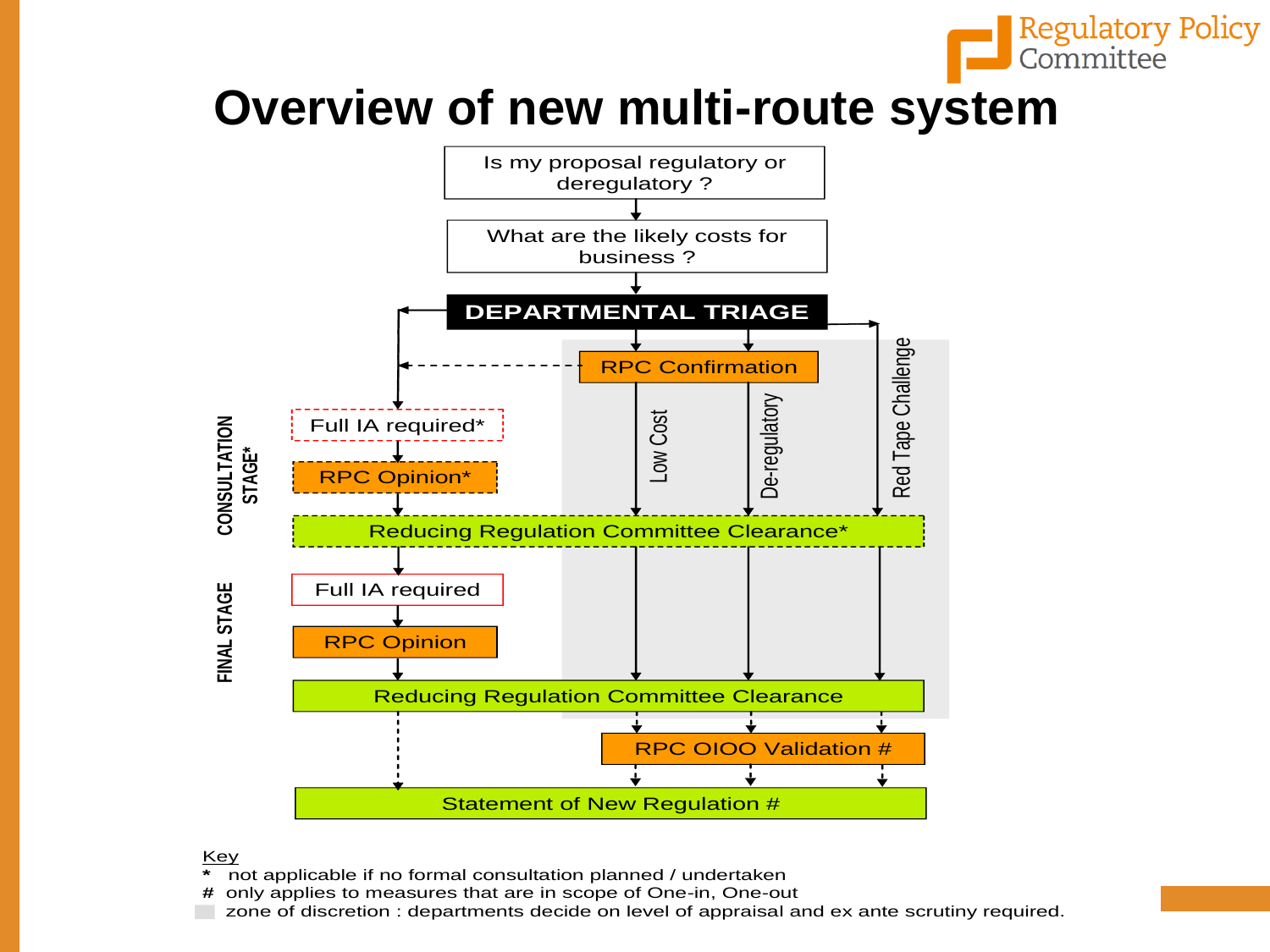

# **Streamlining the system**

- In Summer 2012, the Reducing Regulation Committee (RRC) approved changes to the system for RPC scrutiny. Aims are to:
	- Speed up deregulatory measures, including those agreed through Red Tape Challenge (RTC) process.
	- Introduce a more proportionate approach focused on regulations with most impacts on business and civil society organisations
	- Simplify the RPC 'Red/Amber/Green' rating system at final stage.
- The changes came into effect on 15th August 2012.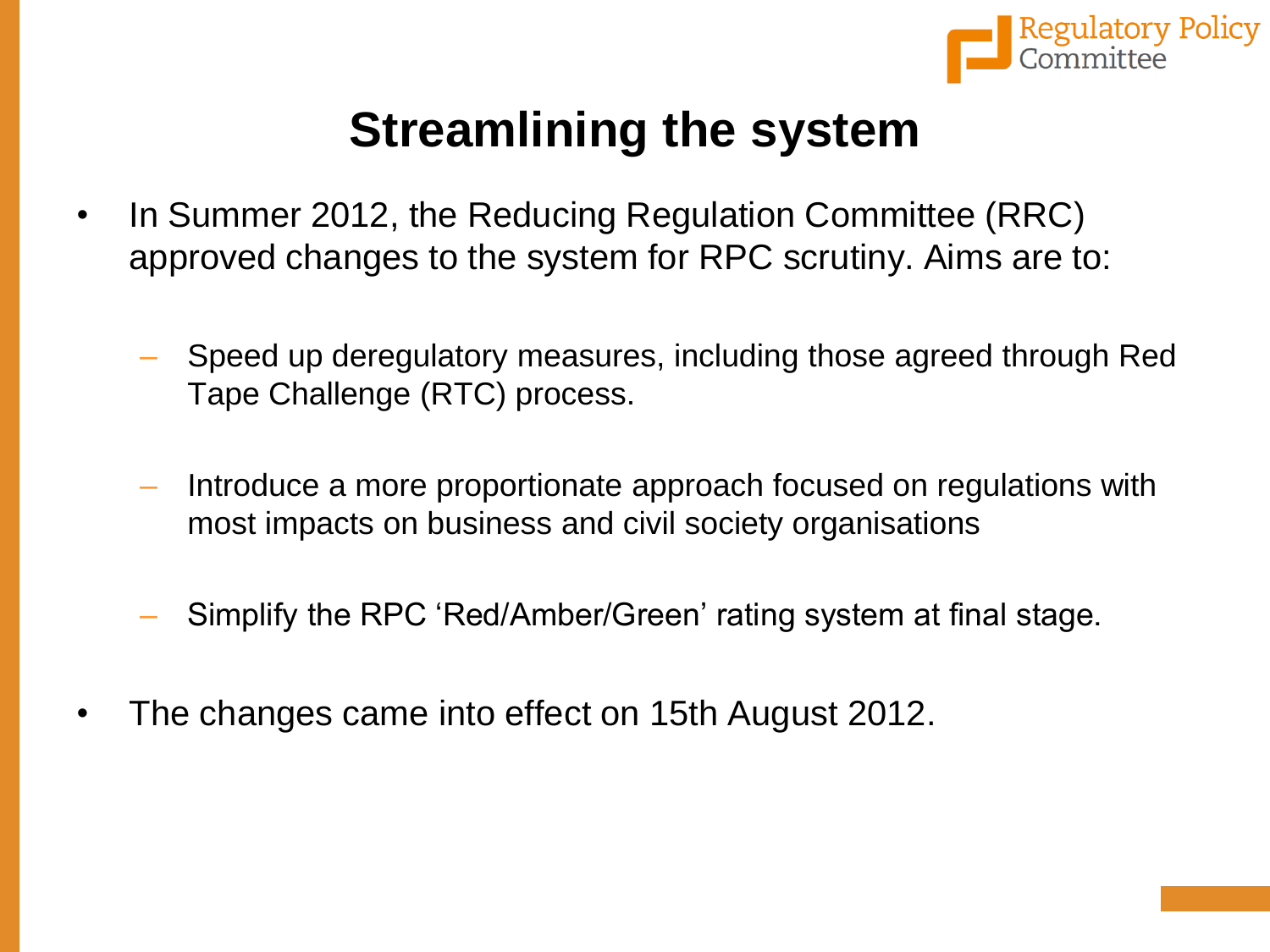

# **Streamlining the system**

#### • **Fast Track**

- All dereguatory measures, including those identified through the Red Tape Challenge.
- Regulatory measures with gross cost to business and civil society organisations below £1m per annum.
- A deregulatory measure is defined as a proposal that reduces the scope of government regulation or removes government controls from an industry or sector.
- For simplification and low cost measures, the department submits a 'Regulatory Triage Assessment' (RTA) to the RPC. The RPC issues a 'Regulatory Triage Confirmation', confirming eligibility and whether in scope of OITO.
- Measures signed off by RRC as part of Red Tape Challenge do not need to be submitted to RPC.
- A simplified 'validation stage' IA has to be submitted to the RPC for validation of OITO (where necessary).